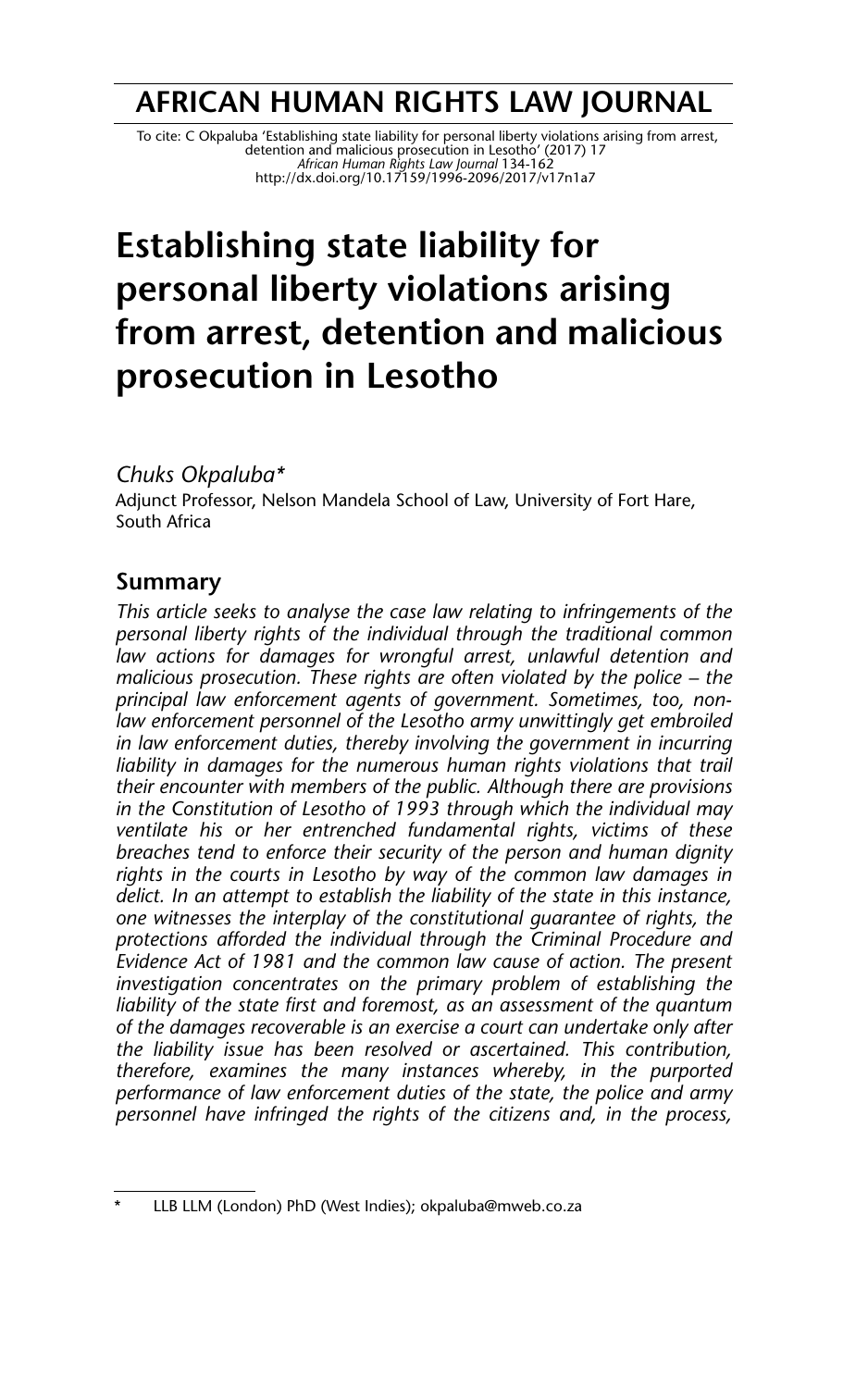*expose the brutal nature of the injuries the victims have suffered and the role the courts have played in their endeavour to uphold the rights to security of the person and human dignity as well as to maintain the rule of law in Lesotho.*

**Key words**: *personal liberty rights; human dignity; wrongful arrest; malicious prosecution; unlawful detention; state liability for police brutality; military involvement in law enforcement duties; disregard for the rule of law*

## **1 Introduction**

A perusal of the fundamental rights provisions in the Constitution of Lesotho of  $1993<sup>1</sup>$  reveals that there are at least three constitutional routes through which a person unlawfully arrested or detained can ventilate such an infringement. To begin, any person who is unlawfully arrested or detained can claim compensation in terms of section  $6(6)$  which quarantees the individual the right to personal liberty.<sup>2</sup> Besides section  $6(6)$ , there is the general right of access to the courts to enforce a breach or threatened infringement of any of the rights entrenched in Chapter II of the Constitution embedded in section 22. The complainant is entitled, by virtue of this guarantee, to apply to the High Court for redress.<sup>3</sup> In turn, the High Court is vested with the jurisdiction to enforce the right allegedly infringed or threatened with infringement and, in the process, it is empowered to make such order, issue such process and give such directions as it considers appropriate in the circumstances.<sup>47</sup> In this regard the court is empowered to make a declaratory judgment which states the rights of the applicant, or issues other forms of interdicts (mandatory or prohibitive) when approached to do so.<sup>5</sup> The courts in prohibitive) when approached to do so.<sup>5</sup> The courts in Commonwealth jurisdictions where similar constitutional provisions exist have interpreted this clause to entitle the applicant to the award of damages for breaches of the guaranteed fundamental rights in appropriate cases.<sup>6</sup>

Apart from the 'compensation' and 'constitutional damages' routes, there is yet a third source derived from the reading together of

<sup>1</sup> Constitution of Lesotho or Constitution.

<sup>2</sup> Compare sec 3(6) 1966 of the Constitution of Lesotho.

<sup>3</sup> Sec 22(1) 1993 Constitution of Lesotho.

<sup>4</sup> Sec 22(2) Constitution of Lesotho.

<sup>5</sup> C Okpaluba 'Redress for breach of fundamental rights in Nigeria' (1981) 23 *Journal of the Indian Law Institute* 205-226.

<sup>6</sup> *Maharaj v Attorney-General of Trinidad and Tobago (2)* [1979] AC 385 (PC); *Attorney-General of Trinidad and Tobago v Ramanoop* [2005] 2 WLR 1324 (PC) (Trinidad and Tobago); *Simpson v Attorney-General* [1994] 3 NZLR 667 (NZCA); *Taunoa v Attorney-General* [2008] 1 NZLR 429 (NZSC) (New Zealand); *Fose v Minister of Safety and Security* 1997 3 SA 786 (CC); *Zealand v Minister of Justice and Constitutional Development* 2008 4 SA 458 (CC) (South Africa).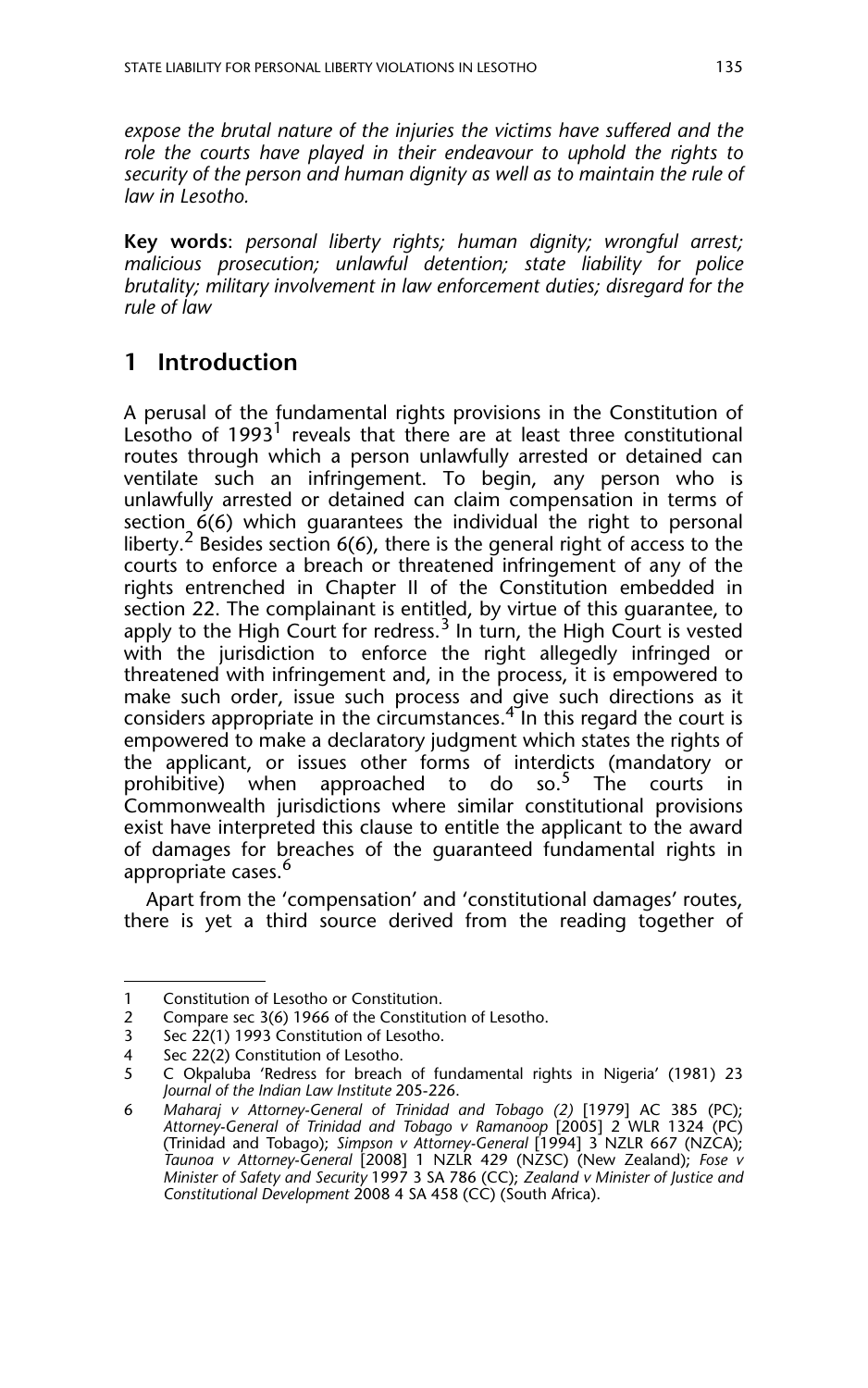sections 22(1) and (2)(b) which complement each other. Section 22(1) provides that in the case of a detained person, any other person can approach the court on his or her behalf alleging an infringement of the rights of the detained person. In terms of section 22(2)(b), the court can 'issue such process' as it may consider appropriate. This recourse contemplates, among others, a process akin to the common law writ of *habeas corpus*, 7 whereby a court can order that a detained person be brought before it without further delay for the purposes of determining the lawfulness or otherwise of the detention. This process usually is not an action for damages but an application for the immediate release of the person unlawfully detained.<sup>8</sup> It often is a prompt remedial action rather than the action for damages which happens *ex post facto*. 9 This research has shown that, unlike in *habeas corpus* applications, there appears to be no decided case(s) to suggest that litigants in Lesotho have explored the options of compensation or constitutional damages causes of action to ventilate breaches of their personal liberty rights.

However, neither constitutional damages as a cause of action nor the problems inherent in their quantification are dwelt upon in the article. Rather, this presentation critically analyses the wealth of case law where plaintiffs have claimed damages through the traditional common law cause of action with regard to wrongful arrest, detention and malicious prosecution in Lesotho.<sup>10</sup> The inquiry closely follows the process adopted by the courts in the adjudication of these issues. The investigation, in essence, commences with establishing the liability of the defendant which, in turn, involves identifying the rights alleged to have been infringed.<sup>11</sup> In this context, one encounters the interplay of the constitutional rights to personal liberty and security of the person, the dignity and reputation of the individual, on the one hand, and the circumstances in which that infringement occurred, on the other. The origin of the right infringed or the process may be found in the Constitution or the Criminal Procedure and Evidence Act 9 of 1981 (CPEA).<sup>12</sup> Then follows the problematic quantification exercise which is usually the last in the sequence. The inquiry into the quantification aspect is omitted from the present discussion due to

<sup>7</sup> See eg *Maseko v Attorney-General* LAC (1990-1994) 13.

<sup>8</sup> See eg *R v Governor of Brixton Prison, Ex Parte Armah* [1968] AC 192 (HL); *R v Home Secretary, Ex Parte Khawaja* [1984] AC 74 (HL).

<sup>9</sup> See AW Bradley & KD Ewing *Constitutional and administrative law* (2007) 781; HWR Wade & C Forsyth *Administrative Law* (2009) 505.

<sup>10</sup> See eg *Nkofi v Ramoreboli* [2014] LSHC 65 (12 August 2014) paras 4-7.

<sup>11</sup> *Kopo and Kopo v Commander of Lesotho Defence Force* [2011] LSHC 122 (9 March 2011) paras 29-34; *Kalaile v Commissioner of Police* [2011] LSHC 130 (20 September 2011) para 15.

<sup>12</sup> As amended by the Criminal Procedure and Evidence (Amendment) Act 10 of 2002.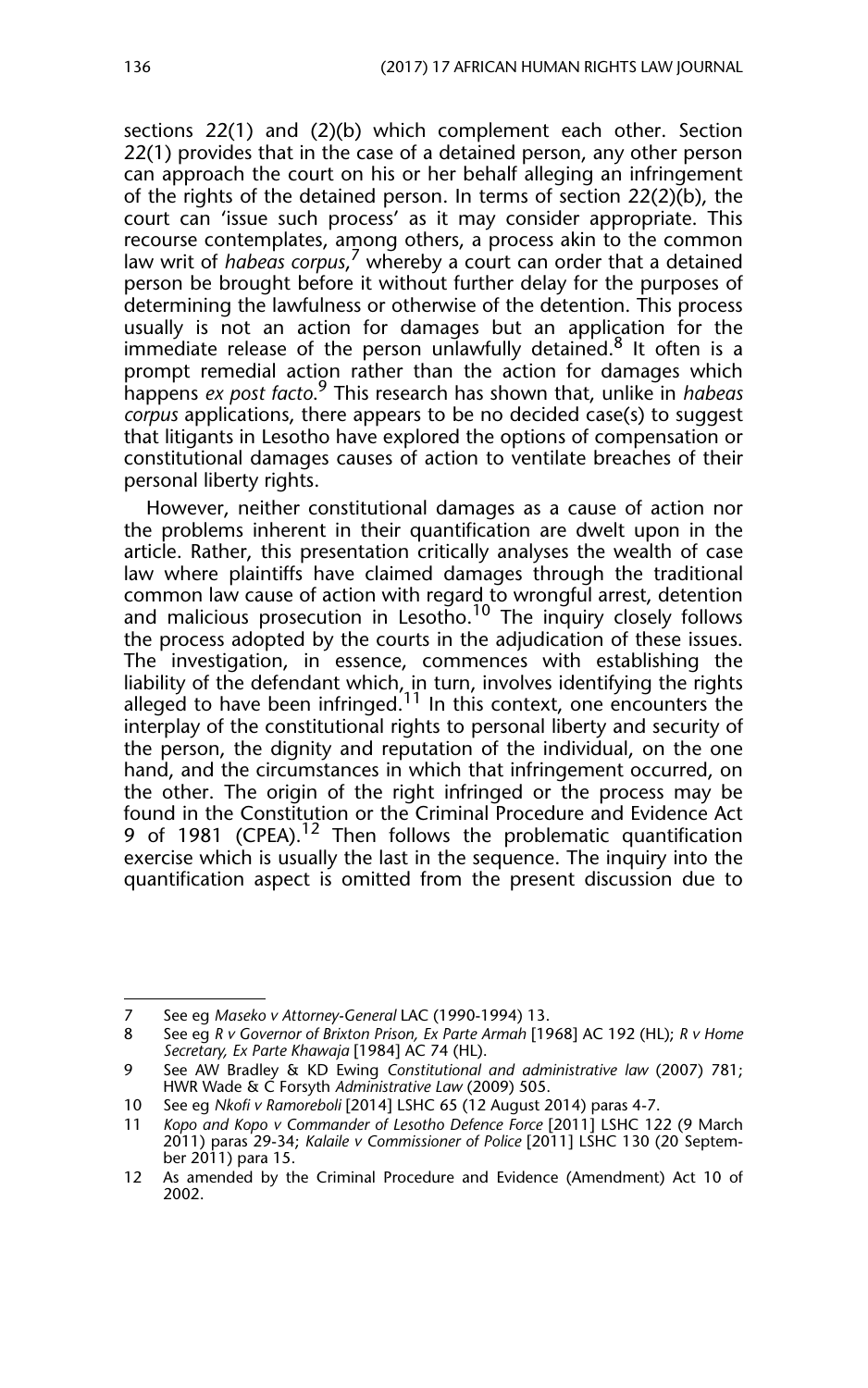space constraints but, owing to its relevance to the subject matter, it is undertaken elsewhere.<sup>13</sup>

It is clear from this study that there is a looming over-intrusiveness of the Lesotho military in the law enforcement sphere in the Kingdom where, in the normal course of things, it does not ordinarily have a role to play.<sup>14</sup> A distinction should be drawn between the military dabbling with mundane law enforcement of its own volition, a territory unfamiliar to soldiers as against their functioning in the more familiar military terrain under the relevant national legislation.<sup>15</sup> This issue recently arose as a challenge to the jurisdiction of the High Court in an application for *habeas corpus* by a detained senior military officer.<sup>16</sup> It was argued that the High Court, not sitting as a review court, lacked the jurisdiction to order the placing of Brigadier Mareka under open arrest when such discretionary power was vested in the defence force.<sup>17</sup> It was further contended before the Court of Appeal that the High Court had no jurisdiction to substitute the decision of the defence force with its own, as only the defence force is by law given the discretion to make such a decision which would place a person under closed or open arrest. In any event, the High Court did not sit as a reviewing court, nor did it sit as a constitutional court in terms of section 22 of the Constitution. The Court of Appeal rejected these arguments for the following reasons: First, not only because the applicant, the wife of the detainee, had *locus standi* to launch the *habeas corpus* application in terms of section 22(1) of the Constitution, but also because the High Court, in terms of sections  $22(2)(a)$  and (b) of the Constitution, has inherent jurisdiction to hear and determine any application made pursuant to section 22(1), or to deal with any question arising in relation to any proceedings under subsection 22(3). The Court was unequivocal in holding that the High Court had jurisdiction to hear and determine issues arising from the present application related to the right to life under section 5; the right to personal liberty in terms of section 6; and freedom from inhuman treatment in section 8.<sup>18</sup> The Court further held, given the nature of the process with which the High Court was concerned, namely, an application for *habeas corpus,* that the question of the legality of the continued detention of Brigadier Mareka was squarely in issue before the court *a quo*, so that the Crown had to legally justify the arrest and continued detention of the Brigadier. Accordingly, it

<sup>13</sup> C Okpaluba 'Damages for wrongful arrest, detention and malicious prosecution in Lesotho: The problem of quantum' (forthcoming).

<sup>14</sup> See the judgment of Mahase J in the *habeas corpus* case of *Lerotholi v Commander of Lesotho Defence Force* [2007] LSHC 8 (2 July 2007). See also K Ramjathan-Keogh 'Trampling on the rule of law in Lesotho' *Daily Maverick* 30 October 2015.

<sup>15</sup> See eg *Commander of Lesotho Defence Force & Others v Rantuba & Others* LAC (1995-1999) 687 discussed below, para 2.2.

<sup>16</sup> See *per* Moiloa J, *Mareka v Commander LDF* [2015] LSHC 26 (1 July 2015) para 6.

<sup>17</sup> See the Court of Appeal decision in *Commander LDF v Mareka* [2015] LSCA 23 (7 August 2015) paras 6, 12 & 26.

<sup>18</sup> *Mareka* (n 16 above) para 6.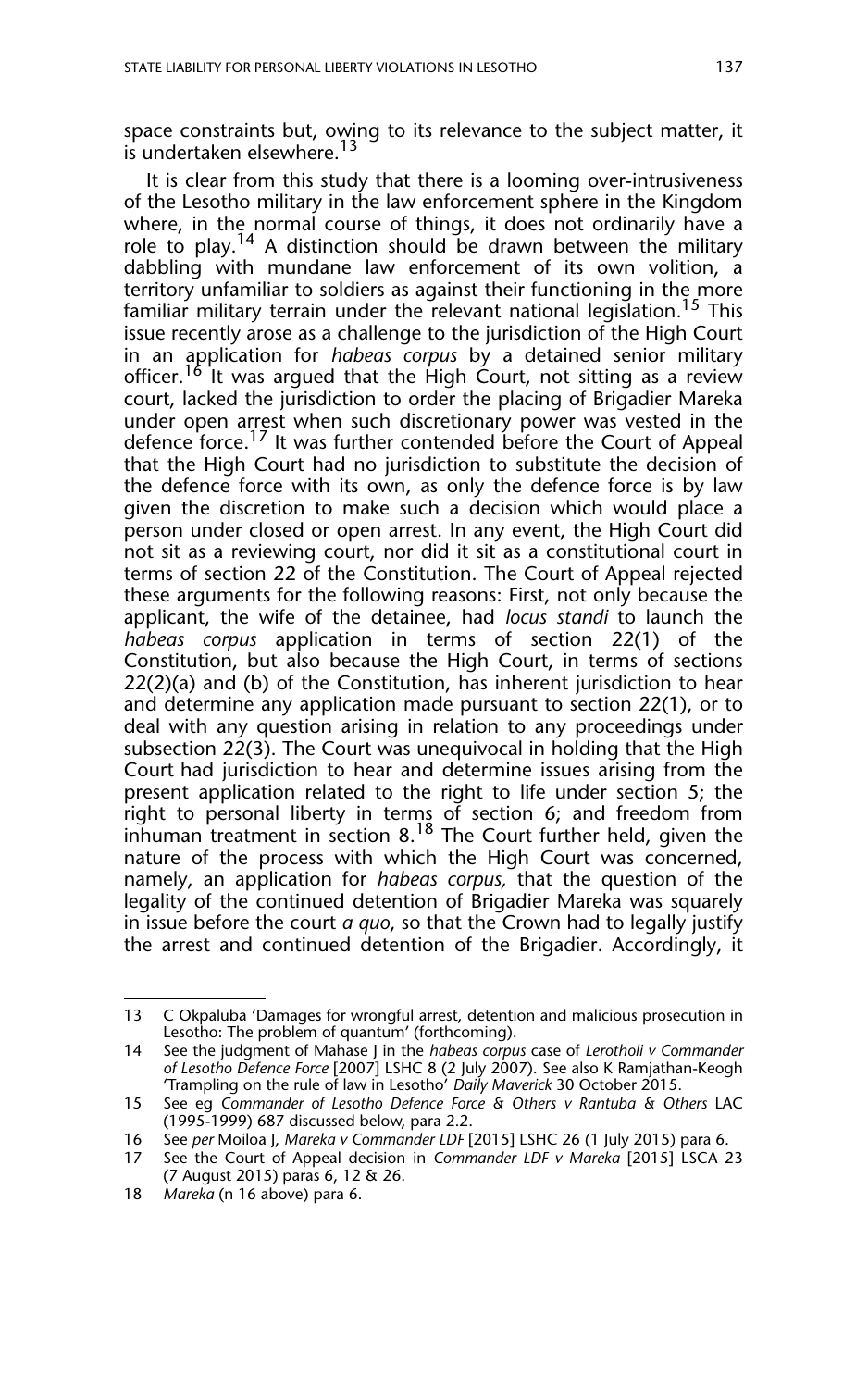was totally irrelevant whether the High Court acted under its administrative law review power under the common law exercised in terms of rule 50 of the High Court Rule, or as a court competent to enforce a subject's right to liberty guaranteed under sections 5, 6 and 8 of the Constitution.<sup>19</sup>

From what follows it also appears that even the police, the constitutionally-empowered law enforcement agency of the state, tends to operate in apparent and, sometimes, complete disregard for the rights of the citizen and the rule of law. The cases of torture and brutality encountered in the article abundantly illustrate a total disrespect for due process, which is precisely the opposite of what the Constitution mandates and promotes and the CPEA protects.

### **2 Relevant constitutional guarantees and statutory protections**

Although the current Constitution of Lesotho cannot strictly be termed a Westminster model constitution since the Kingdom abandoned her original Westminster Constitution of 1966 and after some two decades of dictatorship and military rule made a new Constitution in 1993. However, both Constitutions are, for the purposes of the protection of fundamental human rights and freedoms, one and same thing except for minor alterations. For instance, section 4, which lists all the guaranteed rights, and section 6 of the 1993 Constitution dealing with the right to personal liberty literally are similar in terms to the provisions of sections 1 and 3 of the independence Constitution of 1966. One peculiarity of both Constitutions is that in their guarantee of the right to personal liberty, in some instances, they incorporate established common law personal liberty rights<sup>20</sup> and, in other instances, constitutionalise the criminal procedural safeguards embedded in the criminal procedure legislation which pre-dated the independence Constitution. Accordingly, the lawfulness or otherwise of an arrest and detention often tends to depend on what provision of the personal liberty right in the Constitution was violated or the Criminal Procedure and Evidence Act that was contravened.

<sup>19</sup> *Mareka* (n 16 above) para 12.

<sup>20</sup> The often-cited speech of Lord Atkin at the Privy Council in *Eshugbayi Eleko v Government of Nigeria* [1931] AC 662 670 is a classic illustration of the attitude of the common law under discussion here. Extolling the English common law reference to the liberty of the individual even in the thriving days of colonialism, Lord Atkin emphasised: 'In accordance with British jurisprudence no member of the executive can interfere with the liberty or property of a British subject except on the condition that he can support the legality of his action before a court of justice. And it is the tradition of British justice that judges should not shrink from deciding such issues in the face of the executive.'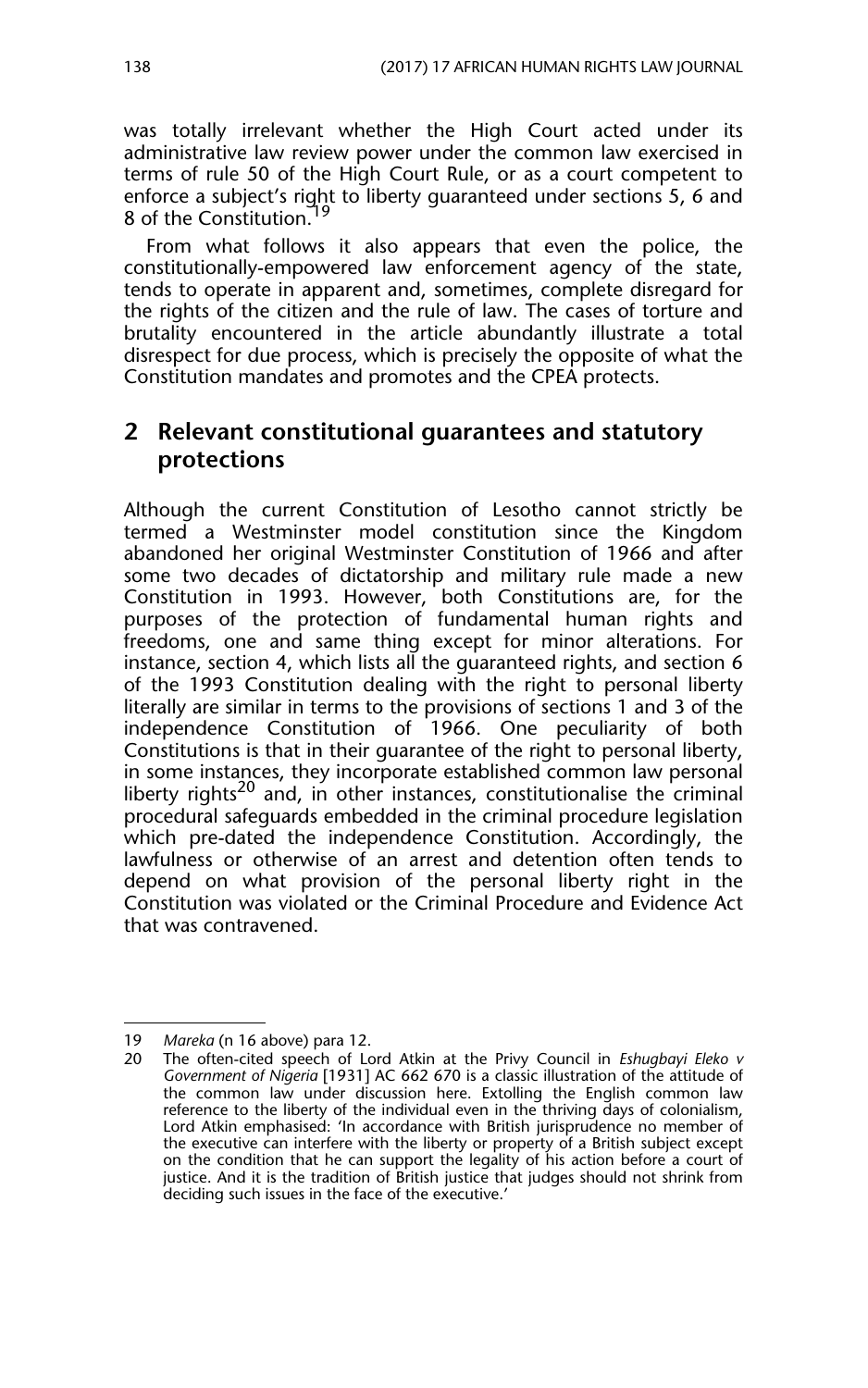#### **2.1 Right to personal liberty**

Arrest or detention is an exception to the constitutional prohibition that a person shall not be arrested or detained without the authority of the law in terms of section 6(1) of the 1993 Constitution if it was upon reasonable suspicion that the person had committed or was about to commit a criminal offence under the law of Lesotho.<sup>21</sup> In section 6(2) it is provided that any person who is arrested or detained shall be informed as soon as is reasonably practicable, in a language he understands, of the reasons for his arrest and detention. In terms of section 6(3)(b) any person who is arrested or detained upon reasonable suspicion that he or she has committed or is about to commit a criminal offence and who is not released

shall be brought before a court as soon as is reasonably practicable, and where he is not brought before a court within forty-eight hours of his arrest or from the commencement of his detention, the burden of proving that he has been brought before a court as soon as is reasonably practicable shall rest upon any person alleging that the provisions of this subsection have been complied with.

It is further provided in section 6(5) that if any person arrested or detained upon reasonable suspicion that the person has committed or is about to commit a criminal offence is not tried within 'a reasonable time', then

without prejudice to any further proceedings that may be brought against him, he shall be released either unconditionally or upon reasonable conditions, including in particular such conditions as are reasonably necessary to ensure that he appears at a later date for trial or for proceedings preliminary to trial.

As one would expect in any fledgling democracy where the military constantly plays the role of neutralising the rule of law and the enforcement of fundamental human rights and freedoms, some of these provisions have come up for interpretation and enforcement in the courts. A few examples will suffice. In *Bolofo v DPP,*22 the Court of Appeal was considering an appeal on an application for bail which the court rightly observed required it to balance two competing interests, namely, the interests of the criminal detainees in their basic right to liberty, on the one hand, and the interests of the community in criminal suspects being prosecuted, on the other. After deliberating upon the provisions of sections 6(3)(b) and 6(5) (on personal liberty) and 12(1), (2) and (8) (on the right to a fair trial) of the Constitution, Steyn P, who delivered the judgment of a unanimous court, held that the Constitution was not enacted merely for purposes of promoting the Kingdom as a country that expresses a commitment to acceptable international norms and standards of behaviour. Rather, it is a solemn and effective covenant regulating the relationship between the Crown

<sup>21</sup> Sec 6(1)(e) Constitution of Lesotho.

<sup>22</sup> LAC (1995-1999) 231.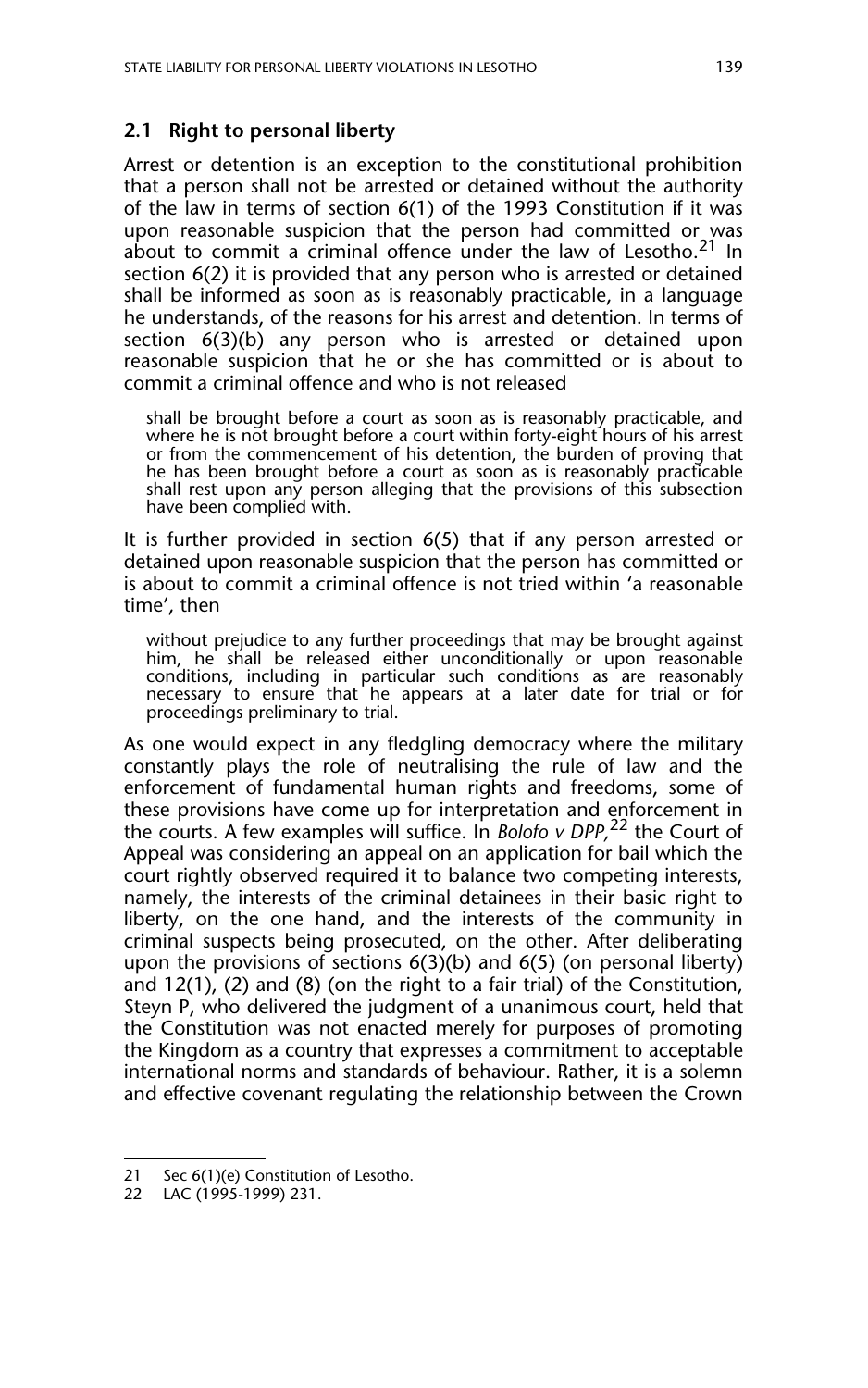and its citizens.<sup>23</sup> Further, although the Constitution provides for the basic right to personal liberty, as well as the presumption of innocence in criminal matters and speedy trials, in Lesotho delayed criminal trials are unfortunately the rule and not the exception,  $24$  a state of affairs that is unacceptable in a civilised state. The lengthy detention of suspects without trial is an arbitrary form of punishment which negates the right to liberty and the right to be presumed innocent. An accused person, who is deemed innocent until proven guilty by the Constitution, is entitled, once indicted, to be tried expeditiously.<sup>25</sup> The President of the Court of Appeal observed:<sup>26</sup>

These provisions can only be meaningful if all those involved in the administration of justice perform their duties in a manner consistent with the ethos and the values that underpin them. This obligation rests on those who are part of the cohesive unit that administers criminal justice. Those involved include the following: the police officer that exercises the power of arrest and first detention; the judicial officer who is seized with responsibility to decree the continued detention of the accused or his release on bail in terms and conditions upon which this is to occur and regulates the conduct of the trial; the Director of Public Prosecutions who determines whether and when a prosecution should be instituted and upon which charges and who exercises a discretion as to whether to oppose bail or not; the High Court and this court as final arbiters of the fate of the accused; and ultimately the prison authorities who are obliged to see to the protection of the public by ensuring the secure incarceration of the committed prisoner and to see to his possible rehabilitation. Even the social services that facilitate the reintegration of the released prisoner into society is part of such a unit.

Another illustration which leads us more directly to the issue at hand – establishing liability for the purposes of wrongful arrest and unlawful detention – is *Maseko v Attorney-General*, 27 which reached the Court of Appeal as an application for *habeas corpus* and concerned the validity of the arrest and detention of the appellant in purported compliance with the provisions of section 13(1) of the Internal Security (General) Act 24 of 1984. In order to decide whether the arrest and detention were illegal, the Court of Appeal, *per* Ackermann JA, posed the following three questions: (a) Was the appellant at any time material to his arrest informed by or on behalf of the person arresting him of the reasons for his arrest and, if not, did such failure render the arrest unlawful? (b) Must the arresting officer be the member of the police force to have the reasonable suspicion required by section 13(1) of the Act or would it be sufficient if a second respondent entertained it? (c) Did second respondent, on the facts, discharge the onus of proving reasonable his suspicion that the appellant was a person involved in subversive activity? The Court's

<sup>23</sup> *Bolofo* (n 22 above) 247D-E.

<sup>24</sup> *Bolofo* 249F-G/H; *Letsie v DPP* LAC (1990-1994) 246 258J-259E.

<sup>25</sup> *Bolofo* (n 22 above) 249I/J; *S v Geritis* 1966 (1) SA 753 (W) 754.

<sup>26</sup> *Bolofo* 248I/J-249D.

<sup>27</sup> LAC (1990-1994) 13.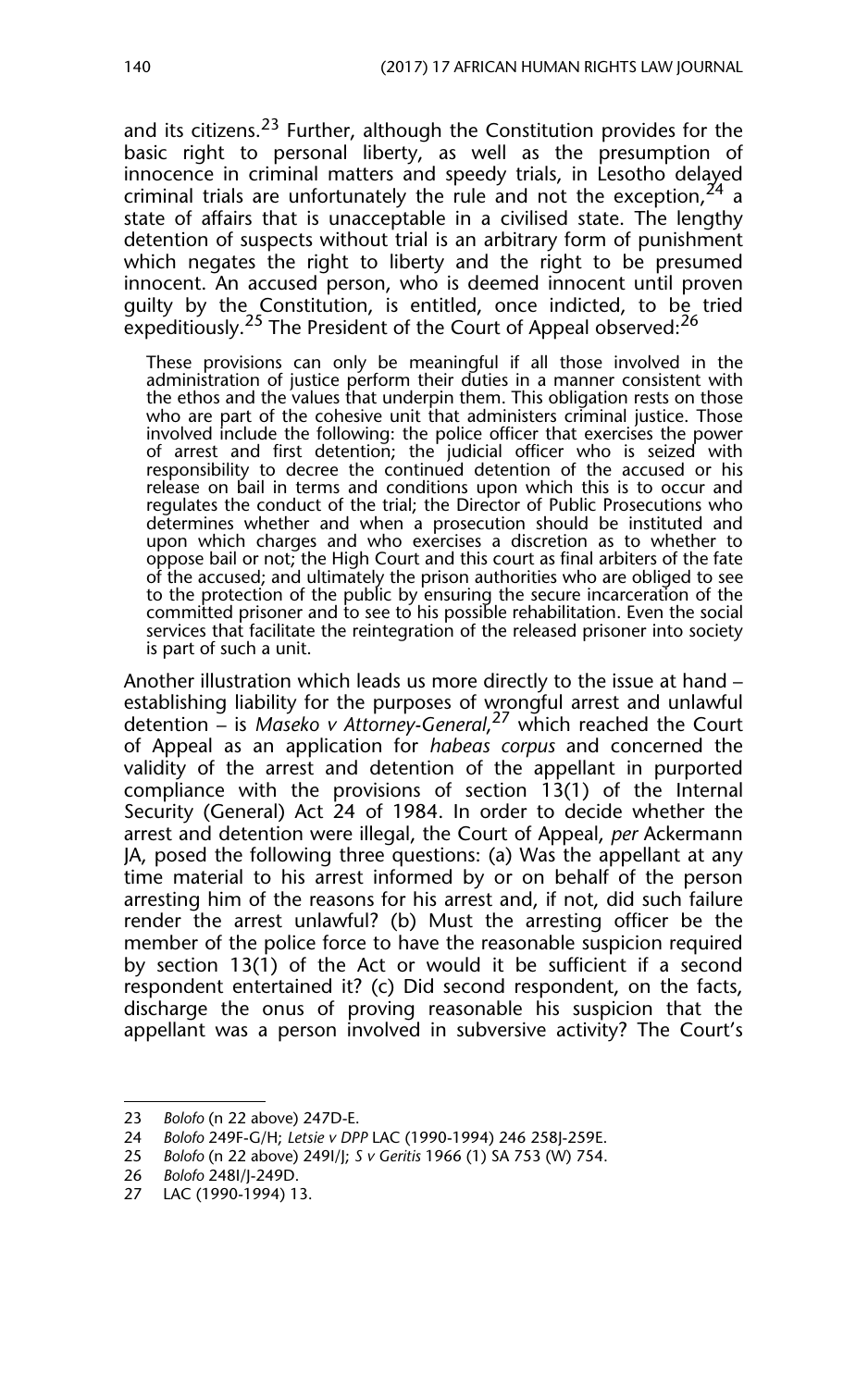answers to these three questions are dealt with in the sub-headings below.

#### **2.1.1 Reason for arrest**

The Court held that an arrested person was entitled to be informed in substance of the reason for the arrest. All along this has been a requirement of the common law,<sup>28</sup> the application of which was not excluded by section 13(1) of the Act.29 The facts of *Maseko*, however, reveal that the appellant was never adequately informed of the reason for his arrest, thus rendering the arrest and detention illegal. Ackermann JA held, once it is accepted that such reasons have to be furnished to the person being arrested, then it is irrelevant for purposes of determining the extent to which the arrestee must be informed whether the arrest is with or without warrant. In effect, the rules established for determining how fully the reasons have to be explained in the case of an arrest with a warrant are equally applicable to the case of an arrest in terms of section  $13(1)$ .<sup>30</sup> It would not have been sufficient merely to have told the appellant that he was being arrested in terms of the Act or on account of the Act, as he could not from such information have determined whether he was being arrested in terms of section 13(1) on a charge of sabotage, or because he was a member of an unlawful organisation, or of unlawfully possessing a dangerous weapon, or for public indecency, or for a breach of the peace, or for intimidation or annoyance. The bare information that he had been arrested in terms of section 13(1) would not have served the purpose mentioned above:<sup>31</sup>

In fact, the position is not far removed from that of a policeman who, in a country where the criminal law is codified, arrests a person and only tells such a person that he is being arrested for breaching the criminal code. It would not even have been sufficient … to have told appellant that he was being arrested because of a suspicion that he was reasonably suspected of being involved in subversive activity.

The definitions of subversive activities in section 3(1) of the Act cover a wide field. This is greater reason why the arrested person must know in substance the particular acts he is suspected of having committed or conspired to commit.<sup>32</sup>

Granted that at the time *Maseko* was decided the 1966 Constitution of Lesotho had long been suspended, such that the determination of the issues involved in that case could only have been based on the CPEA or the common law or both. As has been observed, it was the common law principle that came to the rescue of

<sup>28</sup> See *Christie v Leachinsky* [1947] 1 All ER 567 (HL) 573A & C-E; *Walker v Lovell* [1975] 3 All ER 107 (HL) 115; *Brand v Minister of Justice* 1959 (4) SA 712 (A) 718B-C.

<sup>29</sup> See now sec 6(2) Constitution of Lesotho.<br>30 Maseko (n 27 above) 29F-G.

<sup>30</sup> *Maseko* (n 27 above) 29F-G.

<sup>31</sup> *Maseko* 31B-E/F.

<sup>32</sup> *Maseko* 32E-F.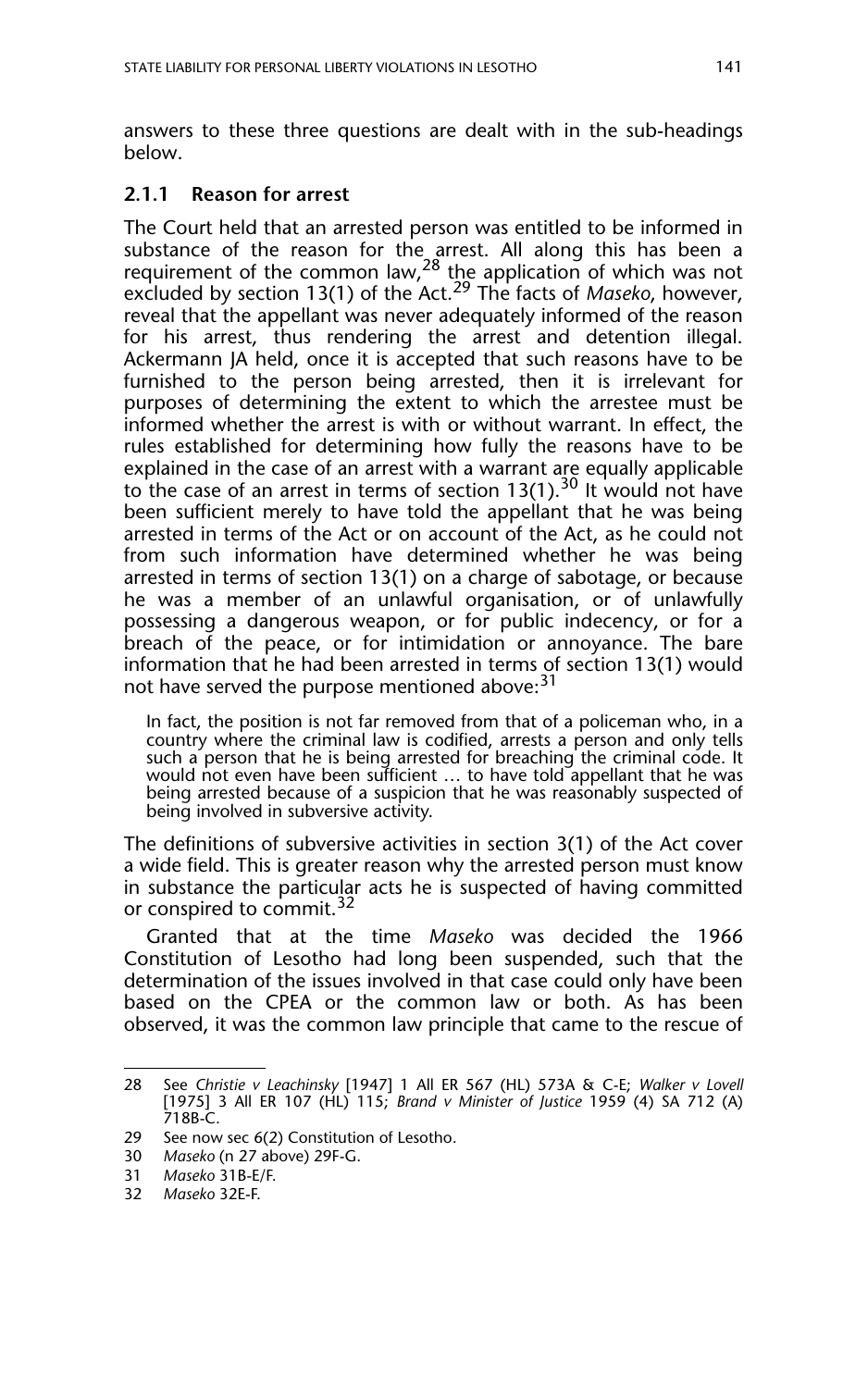the appellant. In the more recent case of *Kalaile v Commissioner of* Police<sup>'</sup>,<sup>33</sup> the plaintiff could have relied on the constitutional or statutory protection or both, but he preferred to challenge the unlawfulness of his arrest in terms of section 32(4) of the CPEA because he had not been informed of the reason for his arrest.<sup>34</sup> It was for the arrestor to prove that it was lawful.<sup>35</sup> The judge was not convinced by the defendant's version of events, and found that there was 'a malicious ring' to the conduct of the officers who, as it were, approbated and reprobated: They arrested the plaintiff and, at the same time, wanted to let him go. Finally, they rearrested and detained him and, for that matter, beyond the 48 hour limit before taking him to court. There was no doubt that the officers as peace officers arrested the plaintiff for an alleged offence committed in their presence. As Harms DP observed, this power of arrest without a warrant could be used 'to arrest for petty crimes such as parking offences, drinking in public and the like<sup>' 36</sup> Again, even if police officers have the power and discretion to arrest, this power must be exercised within the bounds of rationality.<sup>37</sup> Chaka-Makhooane J accordingly held that the police officers clearly had the discretion and power to arrest which they could have used rationally: They could have warned the plaintiff. Rather, by adopting an attitude whereby the plaintiff either showed remorse or faced arrest and detention, their action smacked of *mala fides*. The police officers thereby acted unreasonably in arresting the plaintiff. They did not use their power and discretion rationally.

Adopting further the South African Supreme Court of Appeal judgment in *Sekhoto*, 38 the learned judge held that the suspected offence was relatively trivial and, consequently, the arrest was unnecessary and any form of detention was certainly irrational and unjustified. Indeed, there was no reasonable explanation for keeping the plaintiff in police cells for that length of time, even if it was still within the 48-hour period, for an alleged offence that was so trivial that the officers themselves were willing to release the plaintiff on warning.<sup>39</sup>

<sup>33</sup> *Kalaile* (n 11 above).

<sup>34</sup> *Nqumba v State President* 1987 (1) SA 456 (E); *Thamae v COP* [2001] LSCA 129 (4 December 2001).

<sup>35</sup> *Maseko* (n 27 above) 17-18.

<sup>36</sup> *Minister of Safety and Security v Sekhoto* 2011 (5) SA 367 (SCA) para 6.

<sup>37</sup> *Sekhoto* (n 36 above) para 14.

<sup>38</sup> As above.<br>39 For a rea

For a recent South African case on warning, see the Constitutional Court judgment in *MR v Minister of Safety and Security* 2016 (2) SACR 540 (CC). Although this case concerned whether in exercising their discretion to arrest a child, the police officers took into consideration the best interests of the child in terms of sec 28(2) of the 1996 Constitution, the Court took the opportunity to emphasise the duty on the part of the police in terms of sec 40(1) of the CPA to consider and weigh all the facts carefully and exercise a value judgment whether an arrest could be justified. In the instant case, they could have issued the child a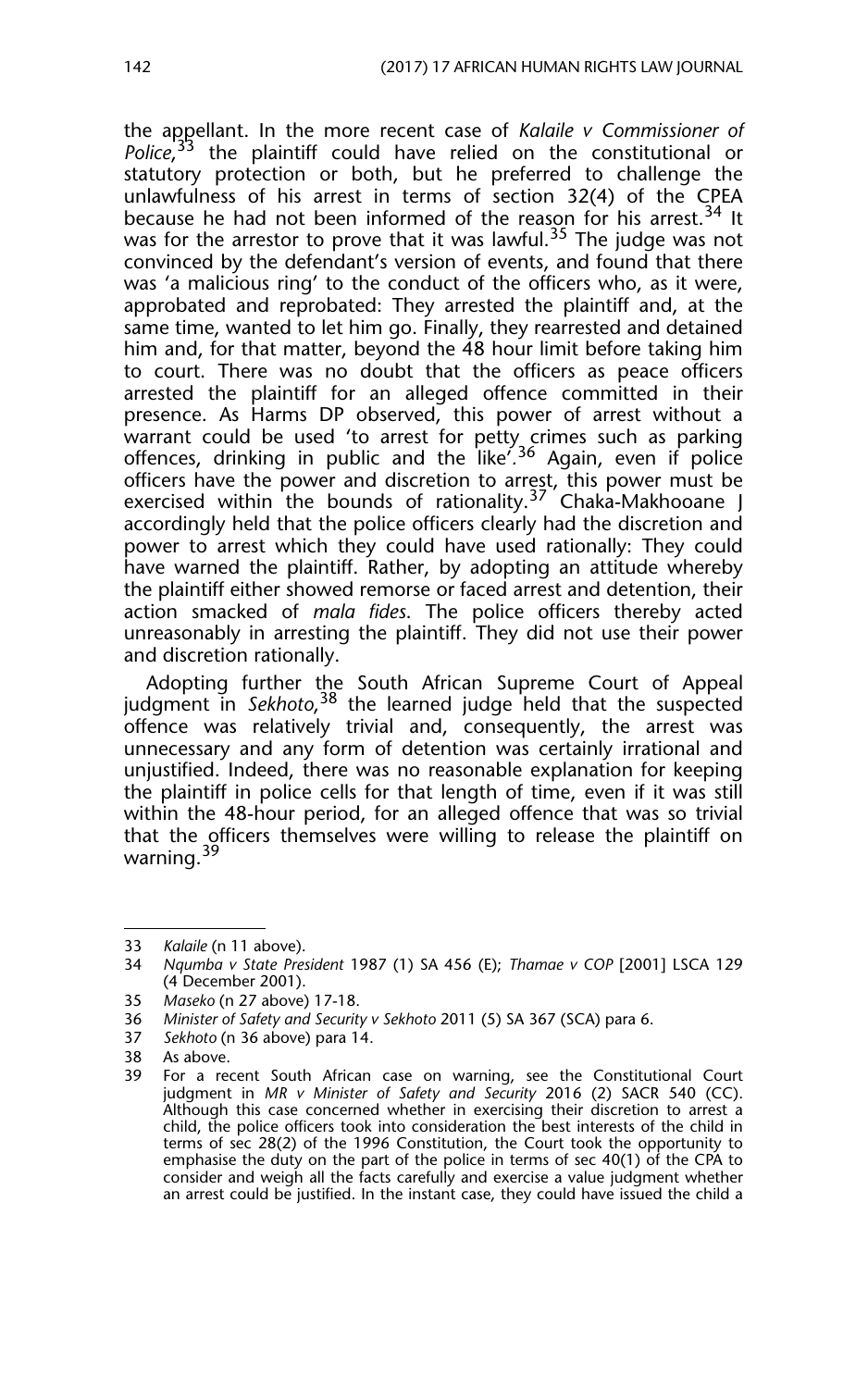#### **2.1.2 Who should entertain the suspicion?**

As far as this question is concerned, the Court held that it was the police officer effecting the arrest who was required by section 13(1) of the Act to entertain the requisite suspicion. The police officer who arrested the appellant did so because he had the statutory power to effect such an arrest. He was neither an agent, servant nor instrument of anyone in this regard. In exercising his section 13(1) powers he had to satisfy himself that he was entitled to do so. The power of arrest in this instance was not different from an arrest under the CPEA. For, although the Minister of Police may be held liable in delict for the wrongful arrest of a person, the decision to arrest that person remains within the discretion of the police officer.<sup>40</sup> He or she is not compelled to arrest,  $4^1$  neither can the arrest be effected in obedience to superior orders<sup>42</sup> nor carried out merely to make a point to colleagues that he or she was not racist.<sup>43</sup>

Thus, in delivering judgment for a full court of the Lesotho Court of Appeal in *Jobo & Others v Commander, Lesotho Defence Force & Others,*44 Chinhengo AJA held that the legislature in enacting the Lesotho Defence Force Act of 1966 had reposed the power on the manner of custody or form of arrest of an accused member of the force remanded for further investigation, summary trial or trial by court martial, on the unit commander. Consequently, a court cannot be called upon to scrutinise the merits of the unit commander's decision, but it may be called upon to scrutinise the manner in which that decision was arrived at. In doing so the court will have regard to the *Wednesbury* principles embedded in the modern concepts of illegality, irrationality and procedural impropriety.<sup>45</sup> Therefore, when in his judgment *a quo* Peete J stated that his court was not sitting to review the decision of the Lesotho defence force (LDF), <sup>46</sup> the Acting Justice of Appeal wondered<sup>47</sup>

47 *Jobo* (n 44 above) para 35.

warning and made the father who was present undertake to bring the child to court when requested to do so. See the discussion of this case by C Okpaluba 'The end of the search for a fifth jurisdictional fact on arrest on reasonable suspicion: A review of contemporary developments' (2017) 30 *South African Journal of Criminal Justice* (forthcoming).

<sup>40</sup> This is notwithstanding the fact that the officer was armed with a warrant: *Sekhoto* paras 28-29; *Domingo v Minister of Safety and Security* [2013] ZAECGHC 54 (5 June 2013) paras 2-3 & 7.

<sup>41</sup> *Maseko* (n 27 above) 33C-H. See also *Minister of Police v Gamble* 1979 (4) SA 759 (A) 765G-768E; *Mhlongo & Another NO v Minister of Police* 1978 (2) SA 551 (A) 556G-567B.

<sup>42</sup> *Ramphal v Minister of Safety and Security* 2009 (1) SACR 211 (E) paras 10-11.

<sup>43</sup> *Le Roux v Minister of Safety and Security* 2009 (4) SA 491 (N) para 41.

<sup>44 [2015]</sup> LSCA 38 (5 November 2015) (*Jobo* case).

<sup>45</sup> See *Associated Provincial Picture Houses Ltd v Wednesbury Corporation* [1948] 1 KB 223 (CA).

<sup>46</sup> *Jobo* & *Others v Commander, Lesotho Defence Force & Others* [2015] LSHC 25 (18 June 2015) para 30.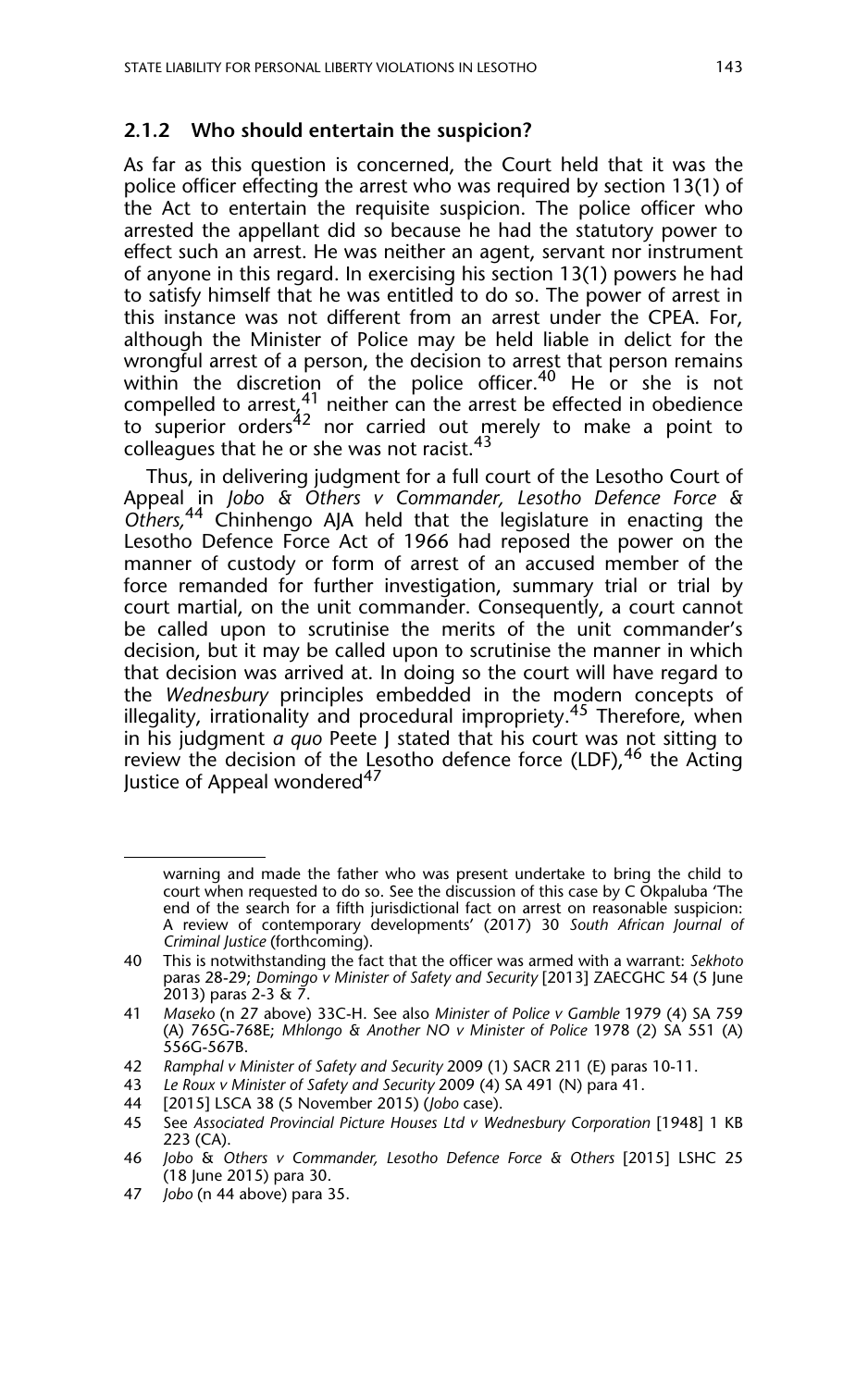on what basis, if not review, one may ask, would he have made the following pronouncements – that the decision to place detainees under close or open arrest must be justified by the circumstances; section 87 was not complied with; the holding charges belatedly communicated to the detainees cured any illegality that may have occurred; and the failure of the LDF to furnish to the applicants before him the remand warrants and signed written reports were antithetical to the rule of law and due process.

Yet the case in hand calls upon the court to scrutinise the decision of the LDF on the basis of illegality and irrationality, as it has been established that a person exercising public power must act within the powers lawfully conferred upon him, <sup>48</sup> and its exercise should not be arbitrary or irrational.<sup>49</sup> In effect the decision of the person placed in authority must not be unreasonable and that no reasonable authority would ever consider making it. In order to avoid falling into such a vertiled in the Wednesbury<br>vitfall. the decision maker. according to the Wednesbury the decision maker, according to the unreasonableness principle, must take into account (relevant) factors that ought to be considered and not take into account (irrelevant) factors that ought to be avoided. $50$ 

#### **2.1.3 Proving the reasonableness of the suspicion**

Having found the arrest in *Maseko* to be unlawful on other grounds, the court was not compelled to but did find it advisable to deliver an opinion on the issue of reasonable suspicion as it pertained to the case. It was held that the jurisdictional facts justifying arrest under section 13(1) were not dependent on the subjective state of mind of the arresting member of the force, but on an objective criterion, depending on proof by the second respondent that he, as a matter of fact, entertained the requisite suspicion and that such belief was reasonable in all the circumstances. In effect, the existence of the 'reasonable suspicion' is objectively justiciable.<sup>51</sup> In any event the court must decide whether the suspicion was entertained and whether it was reasonable. In order so to decide, Ackermann JA referred to the following judgments:

• Lord Devlin said in *Shaban Bin Hussein v Chong Fook Kam*52 that suspicion in its ordinary meaning is a state of conjecture or surmise where proof is lacking: 'I suspect but I cannot prove.' Suspicion arises at or near the starting point of an investigation of which the

<sup>48</sup> *Fedsure Life Assurance Ltd v Greater Johannesburg Transitional Metropolitan Council* 1999 (1) SA 374 (CC) para 56.

<sup>49</sup> *Pharmaceutical Manufacturers Association of SA: In re Ex Parte President of South Africa* 2000 (2) SA 674 (CC) para 20.

<sup>50</sup> *Jobo* (n 46 above) para 36. See the following English cases: *Holgate-Mohammed v Duke* [1984] AC 437 (HL) 443; *Al Fayed* & *Others v COP for the Metropolis* [2004] EWCA Civ 1579 (CA) paras 82-83; *Castorina v Chief Constable of Surrey* [1996] LGR 241 (CA) 249. See also the New Zealand cases of *Nielsen v Attorney-General* [2001] 3 NZLR 433 (CA); *Attorney-General v Hewitt* [2000] 2 NZLR 110 (HC); *Whithair v Attorney-General* [1996] 2 NZLR 45 (HC); *Fok Lai Ying v Governor in Council* [1997] 3 LRC 101 (PC).

<sup>51</sup> *Maseko* (n 27 above) 34C-E. See also *Minister of Law and Order v Hurley* 1986 (3) SA 568 577I-583H.

<sup>52 [1969] 3</sup> All ER 1626 (PC) 1628.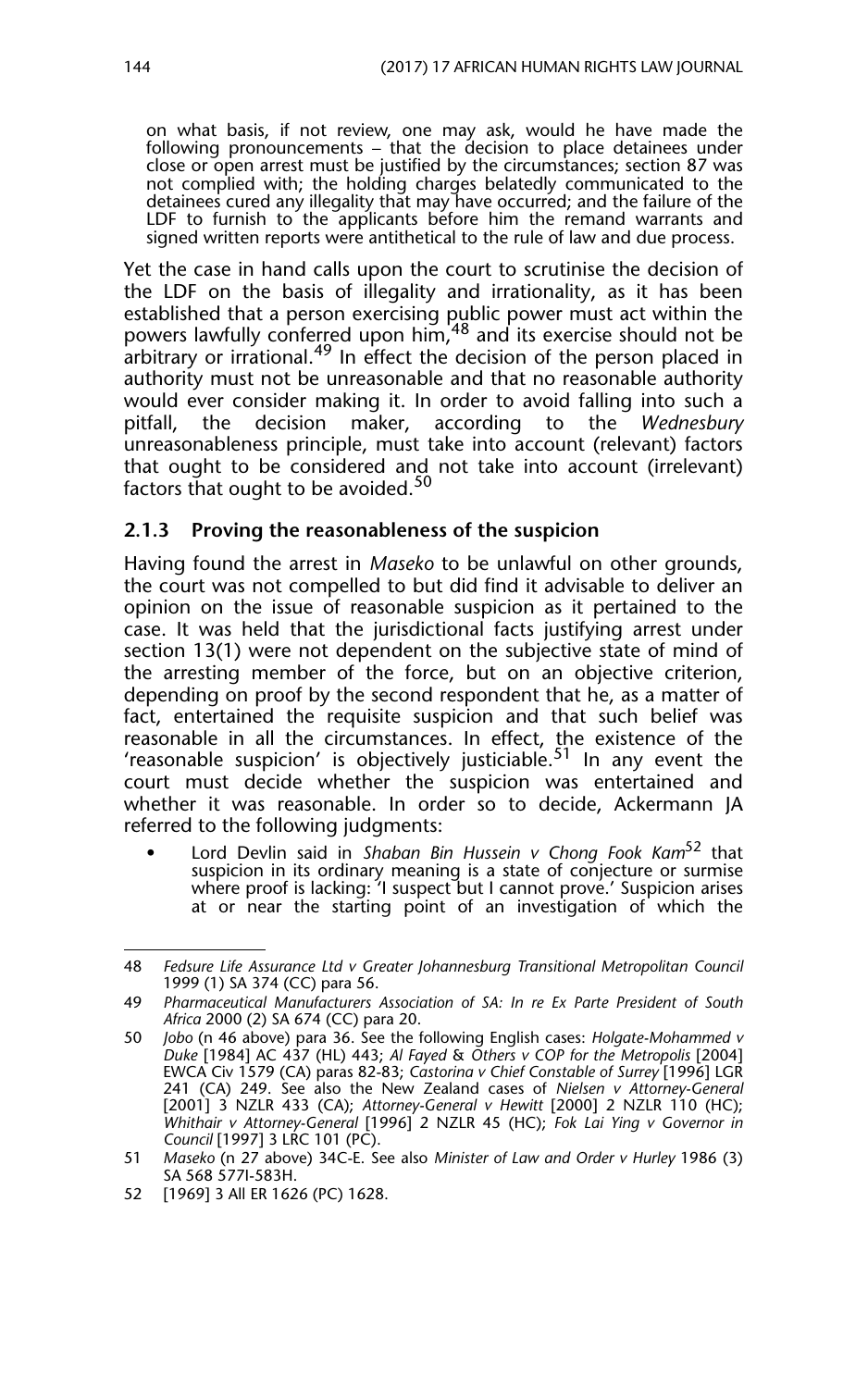obtaining of *prima facie* proof is the end. Thus reasonable suspicion

- cannot be equated with *prima facie* proof. Scott LJ had held in *Dumbell v Roberts*53 that the requirement that before arresting the police officer must satisfy himself that there in fact existed reasonable grounds for suspicion of the arrestee's guilt, is limited to the police having nothing near a *prima facie* case for conviction.
- Wentzel JA of the Lesotho Court of Appeal held in *Solicitor-General v Mapetla*54 that, although a suspicion may not be equated with *prima facie* proof it must be reasonable: It must be such that a reasonable person in possession of the facts would agree that there was reasonable ground to suspect that the person involved was<br>concerned in subversive activity.<sup>55</sup>

As there was no iota of evidence leading to the ground upon which the arrestors in *Mapetla* based their suspicion that the senior and respectable chief in that case was involved in any subversive activity against the state, so, also, the officer concerned in *Maseko* did not possess the necessary suspicion, thus rendering the arrest and detention in both cases illegal. Accordingly, the allegations by the second respondent against the appellant did not objectively amount to suspicion of involvement in subversive activity, far less a reasonable one, so that the requirements of section 13(1) had not been satisfied. The border line between capricious or arbitrary arrest and the safeguard afforded the citizen is the requirement of reasonableness on the part of the arresting authority. Thus, Ackermann JA held that a bald statement that the appellant had indulged in subversive activities, as defined in the Internal Security Act, was insufficient without supplying the information on which that suspicion was held. It was not sufficient merely to state a conclusion without supplying some information on which such a conclusion or suspicion was based. To begin with, the evidential burden of proof could only be discharged by proof of facts. Again, by not proving facts in support of the conclusion, the court would be precluded from assessing the reasonableness of the conclusion or suspicion and, thereby, precluded from the finding that the onus has been discharged. The reasonableness of the suspicion could only be assessed from the facts shown, not the conclusion drawn.<sup>56</sup>

<sup>53 [1944] 1</sup> All ER 326 (CA) 329.

<sup>54 [1985]</sup> LSCA 126 (26 July 1985).

<sup>55</sup> For more recent South African cases on reasonable suspicion to arrest and the legal justifiability of the detention, see C Okpaluba 'Reasonable suspicion and conduct of the police officer in arrest without warrant: Are the demands of the Bill of Rights a fifth jurisdictional fact' (2014) 27 *South African Journal of Criminal Justice* 325.

<sup>56</sup> *Maseko* (n 27 above) 35C/D-F. In *Phiri v Commander, RLDF* LAC (1990-1994) 233 238 B/C-E, Steyn JA held that having regard to the draconian nature of the Lesotho Paramilitary Force Act 13 of 1980 as amended by Order 3 of 1990, departing as it were from the principle that a subject should not be deprived of his or her liberty without due process, and having regard to the nature of the discretion conferred on the commander of the army in the instant case, it was only the commander who could properly depose of his own mental processes as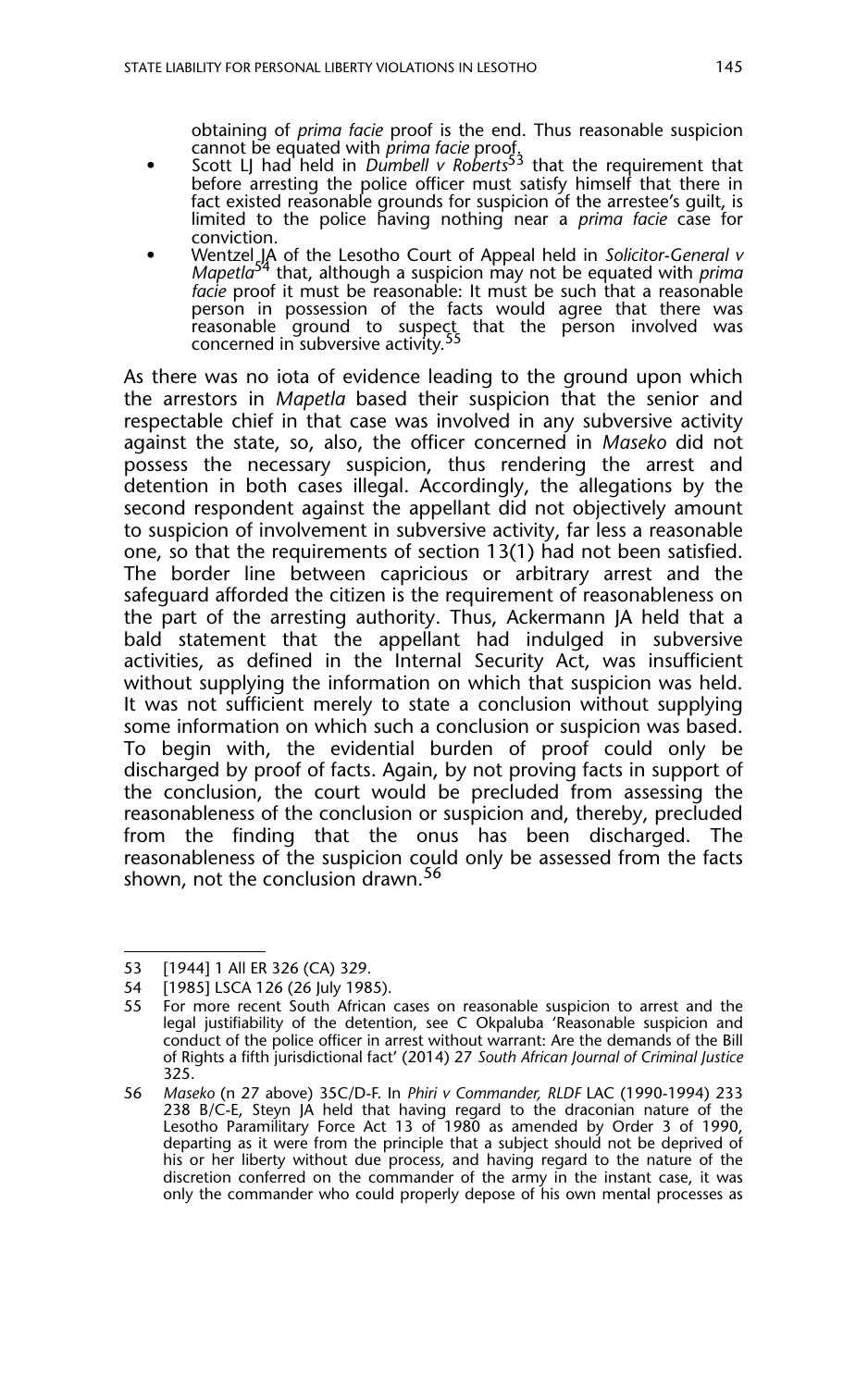#### **2.2 Right to legal advice**

Following the unrest which had occurred in Lesotho on 15 October 1998, the respondents in *Commander of Lesotho Defence Force & Others v Rantuba & Others,*<sup>57</sup> all members of the LDF, were arrested and detained by the military authorities for allegedly having participated in a mutiny. They were denied access to their legal advisers. Their wives, therefore, made an urgent application for an order directing the appellants to allow the detained persons' access to their legal advisers and an order that they be charged or released forthwith. Two issues arose for determination before the Court of Appeal: (a) the entitlement of a person detained, under the military law of Lesotho, to access to a legal adviser; and (b) whether the order of the High Court directing that the detainee be charged within eight days or released had been correctly granted.

The full court of the Lesotho Court of Appeal held that at common law, there was a fundamental or basic right of access to legal advice.<sup>58</sup> which is a corollary of the right of access to court and is a right that survives incarceration. Such right may exist even where the right to legal representation has been lawfully excluded. Although this right may be taken away or attenuated by legislation,  $59$  the Constitution may be taken away or attenuated by legislation,  $59$  the Constitution has not removed it. In any case, the onus of proving such taking away or attenuation is on the person who so asserts.<sup>60</sup> Section 24(3) of the Constitution did not exempt the military from its provisions since that section is not included in those specifically mentioned as affected by military law. In *Jobo*<sup>61</sup> the full court of the Court of Appeal held that an understanding of the provisions of section  $24(3)$  of the Constitution started by appreciating the essence of section 2 of the same Constitution, which makes the Constitution the supreme law of Lesotho such that any other law that is inconsistent with it, to the extent of the inconsistency, shall be void. With this in mind, it follows that section 24(3) could not have authorised parliament to enact a law that would go against the fundamental premise of the Constitution, that is, a law that does not accord with the principle of constitutionalism. For instance, a court martial cannot lawfully be

to whether he actually formed the necessary opinion which led to the arrest and detention of the persons concerned and deposed to the facts he relied upon to do so. In other words, the available evidence and circumstances of the case were not sufficient to support the view that the commander relied on evidence and circumstances to form the necessary opinion.

<sup>57</sup> LAC (1995-1999) 687 (*Rantuba*).

<sup>58</sup> *Rantuba* (n 57 above) 691A-B. See also *Li Kui Yu v Superintendent of Labourers* 1906 TS 181 187; *R v Slabbert* 1956 (4) SA 18 (T) 21G; *Brink v COP* 1960 (3) SA 65 (T); *S v Shabangu* 1976 (3) SA 555 (T) 558.

<sup>59</sup> *Whittaker v Roos and Bateman* 1912 AD 92 122-123; *Goldberg v Minister of Prisons* 1979 (1) SA 14 (A) 39C-E; *Mandela v Minister of Prisons*1983 (1) SA 938 (A) 957D-F.

<sup>60</sup> *Rantuba* (n 57 above) 691D-F/G. See also *During NO v Boesak* 1990 (3) SA 661 (AD) 673G-H & 674B-C; *Minister of Justice v Hofmeyr* 1993 (3) SA 131 (AD) 153D-I.

<sup>61</sup> *Jobo* (n 44 above) paras 25-27 & 70-71.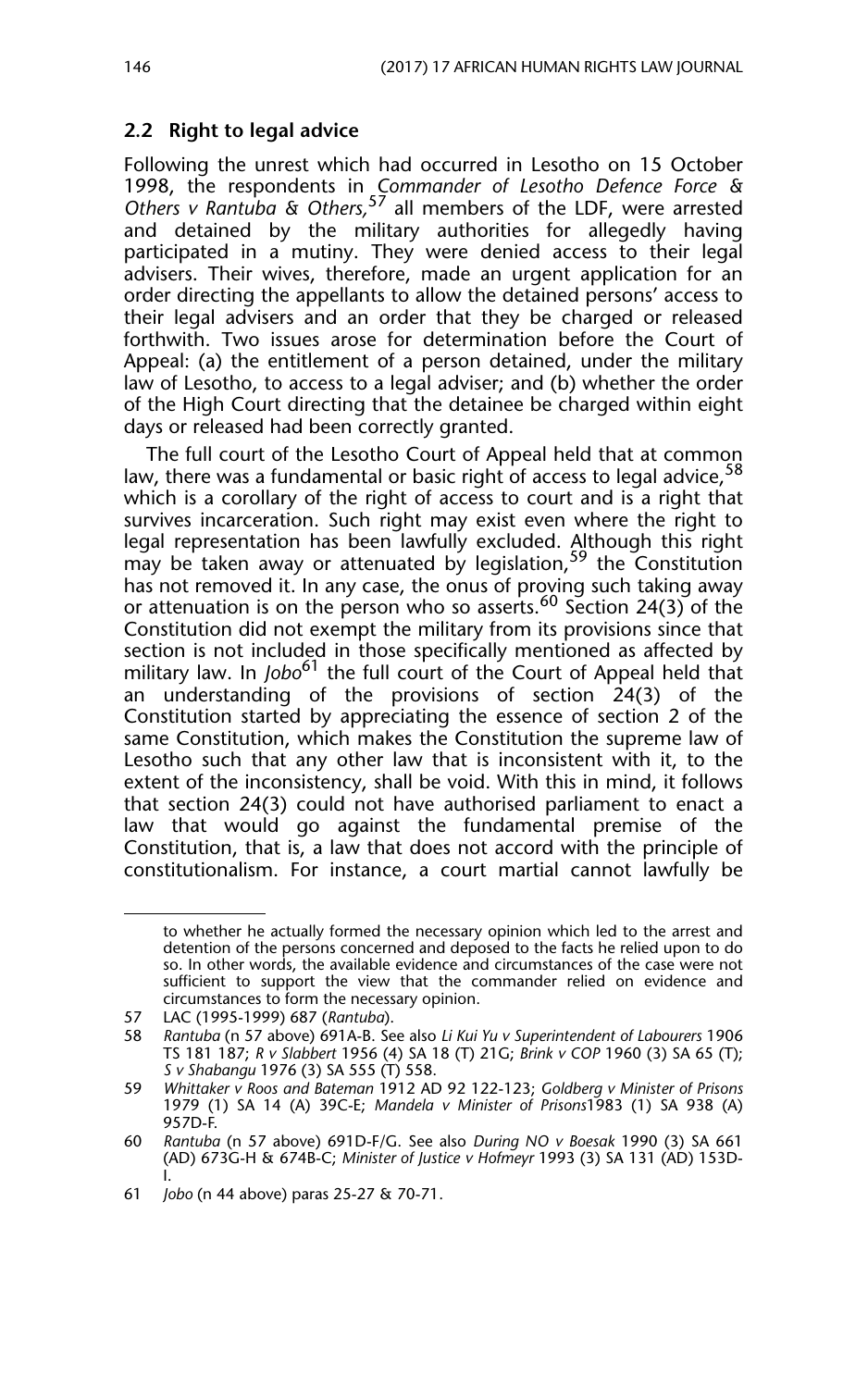established or vested with powers that 'collide with the principles and the spirit of the Constitution'.<sup>62</sup> The Court of Appeal further upheld *per* Maqutu J63 to the effect that as much as military law is the basis of discipline in the armed forces, therefore a disciplined force could not be based on the ordinary law applicable to civilians.

However, it does not follow from this that those who join the armed forces should be required to surrender the right to be treated fairly or that they should be expected to waive their human rights. In other words, a member of the force, whatever his or her rank, does not cease to be a citizen so as to lose his or her constitutionallyguaranteed rights. The truth of the matter is that while a member of the armed forces remained subject to the ordinary laws of the state he or she is also subordinate to an 'entirely distinct code of military law'. The LDF Act and Regulations contain a number of provisions designed to procure, secure and ensure the legality of arrests and detention of soldiers suspected of having committed offences and these provisions are consistent with the Constitution. However, because these provisions restrict the ordinary rights of persons affected by them, they must be interpreted strictly. $^{64}$  Commenting on the judgment of Hlajoane J in the second of the consolidated *Jobo* appeals, Chinhengo AJA held:

The judge *a quo* was of the view that the appellants contended that the respondents' rights under Chapter II have been taken away by section 24(3) of the Constitution. She could not have been correct. Neither did the appellants hold that the respondents have no rights at all nor could they have validly taken that position, assuming they so contended.

The Acting Justice of Appeal referred to *Mandela v Minister of Prisons*<sup>65</sup> and *Rantuba* for the proposition that a detainee under military law retains his common law rights unless such rights, expressly or by necessary implication, have been attenuated by statute. The same must be the position with respect to rights under Chapter II. As stated in *Rantuba*, the retention of rights guaranteed under Chapter II is not a matter which depends upon the conferral by statute, but rather on whether the statute attenuates (those rights). This means that the rights under Chapter II may be attenuated by military law but not extinguished. 'Attenuate' ordinarily means to weaken or reduce in force or effect; to weaken; to dilute. The rights under Chapter II, therefore, may only be 'weakened' or 'diluted' under a military law in order to align them with the exigencies of the military.

Further, referring to *Sekoati & Others v President of the Court Martial & Others*, 66 the court addressed the issue of judicial independence in

<sup>62</sup> Approving *per* Maqutu J *Rantuba & Others v Commander, Lesotho Defence Force & Others* CIV/APN/418/98; [1998] LSCA 110 13.

<sup>63</sup> *Rantuba* (n 62 above) 12-13.

<sup>64</sup> *Mbali v Minister of Police* 1954 (2) SA 596 598C.

<sup>65 1983 (1)</sup> SA 938 (A).

<sup>66</sup> LAC (1995-1999) 812 827F-828C & 831H.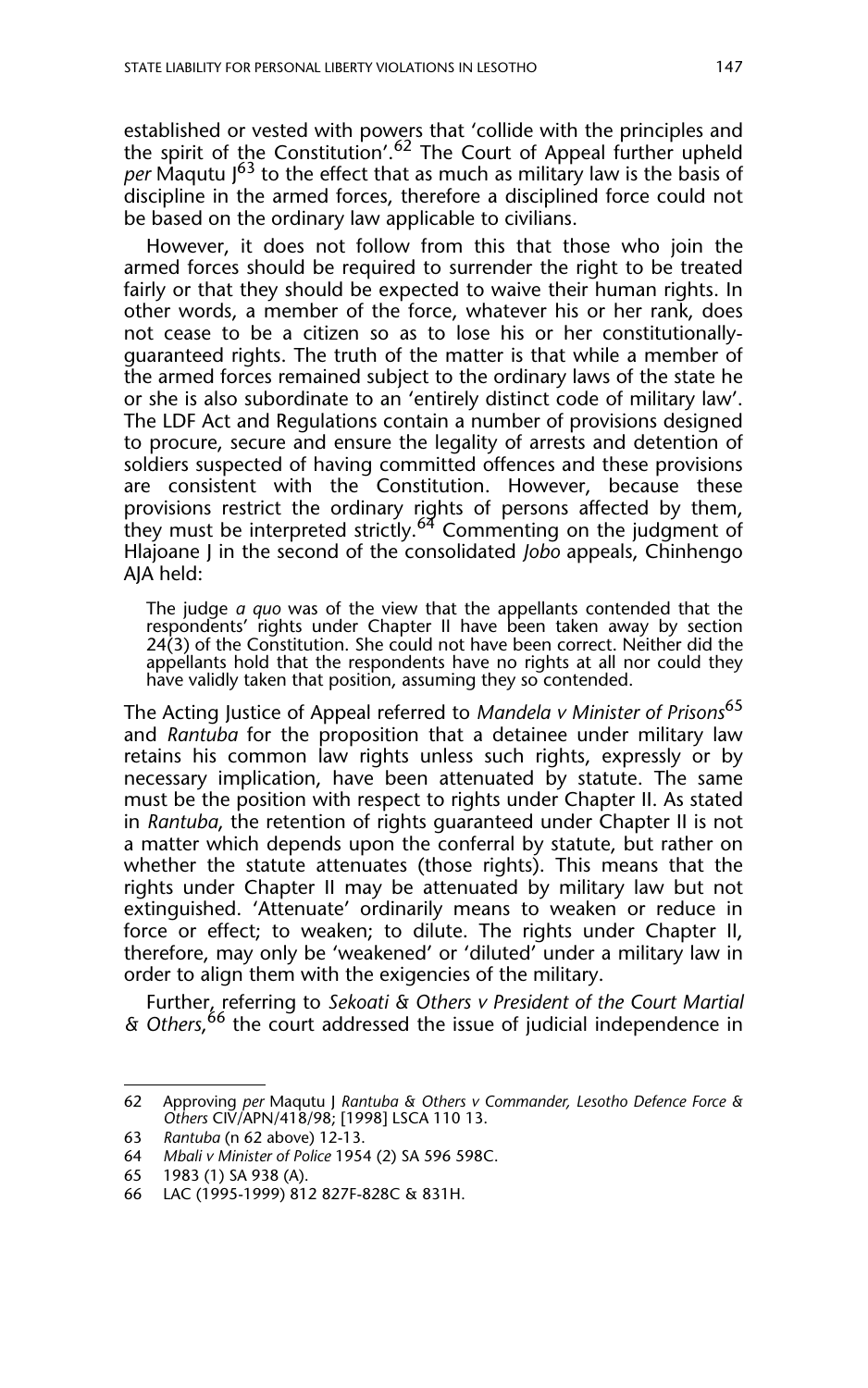the context of section 12(1) as read with section 118(2) of the Constitution, which provides a clear basis for understanding the scope, import and effect of section 24(3).<sup>67</sup> It was held in that case that the framers of the Constitution deliberately enacted the unique section 24(3) in order to define a different legal regime to govern military affairs through military tribunals which are different from civilian courts. In effect.<sup>68</sup>

[t]he Lesotho Constitution creates a particular legal regime for the military in general and courts-martial in particular. The full panoply of fundamental rights is expressly not available to the military. Courts-martial must nevertheless be independent – but in the sense and to a degree appropriate to their inherent nature as military, not civilian, courts.

The Court of Appeal then held that the appellants in *Jobo* could never take the position that members of the military have been stripped of their fundamental rights and freedoms under Chapter II. The rights of military personnel, in terms of section 24(3), are attenuated to the extent provided in the LDF Act and the regulations made thereunder. Section 24(3) provides for the limitation of fundamental rights and freedoms of military personnel by a military law, but only to the extent that the limitation is fair, reasonable and justifiable in a democratic society based on principles and objectives of the Constitution. However, no issue has been raised of the current military law not measuring up to this standard.<sup>69</sup>

In short, the common law right of access to legal advice had not been removed by the Constitution.<sup>70</sup> Nor is there anything in the Lesotho Defence Force Act 4 of 1996 which could be read as having removed the right of access to legal advice in respect of military personnel. The Court further held that the commander of the army did not possess the power to choose to permit or deny access to legal advisers by detainees, as this right has been conferred by the common law and not by statute.<sup>71</sup> Finally, there is no evidence to show that the detainees' access to legal advisers would impact negatively on

- 69 *Jobo* (n 44 above) para 71.
- 70 *Rantuba* (n 57 above) 695D.

<sup>67</sup> Sec 24(3) of the Constitution of Lesotho 1993 provides: 'In relation to any person who is a member of a disciplined force raised under a law of Lesotho, nothing contained in or done under the authority of the disciplinary law of that force shall be held to be inconsistent with or in contravention of any of the provisions of this Chapter other than sections 5, 8 and 9.'

<sup>68</sup> LAC (1995-1999) 812 831H.

<sup>71</sup> *Rantuba* 695C. Compare *Thornhill v Attorney-General of Trinidad and Tobago* [1980] 2 WLR 510 (PC) where, approving the judgment of Georges J, the Privy Council held that the right of a person arrested and detained as the appellant found himself on 17-20 October 1973, to consult a lawyer of his choice was spelt out in sec 2(c)(ii) of the Constitution of Trinidad and Tobago 1962 and proclaimed by sec 1 to be a right that had existed on the coming into force of the Constitution and had continued to exist. Therefore, if there was a law in force in Trinidad and Tobago, whether written or as part of the unwritten common law which empowered the police to prevent a person in the situation of the appellant from exercising that right, it was for the respondents to prove that it did not infringe that right.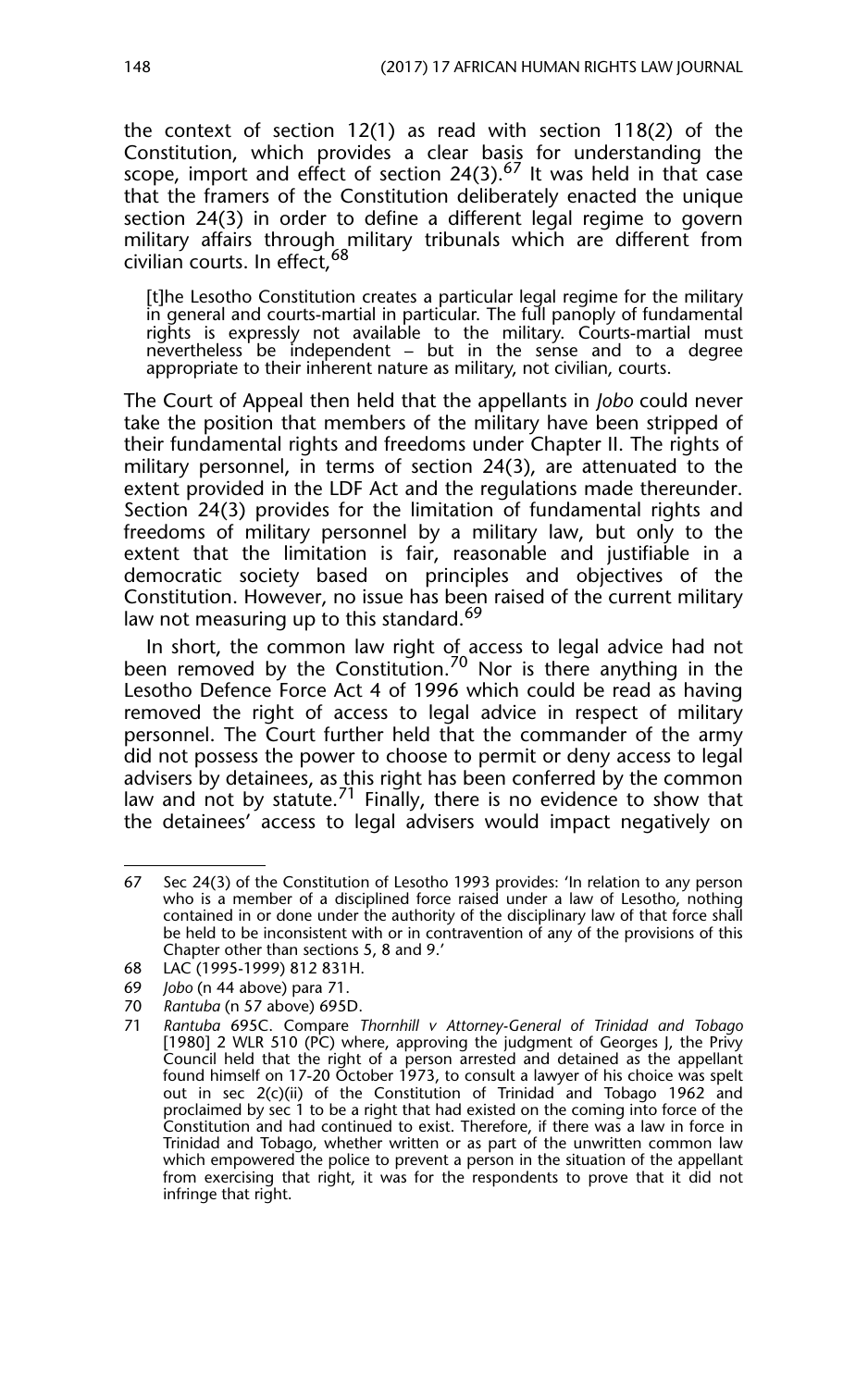internal stability, more especially because the commander had arbitrarily permitted the detainees' access to their family members while denying them access to their legal advisers.

#### **2.3 The charge or release issue**

The second issue in *Rantuba* related to the interpretation and application of the provisions of section 6(3) of the 1993 Constitution, which requires arrested and detained persons to be brought to court expeditiously (normally within 48 hours) or to be released. It was held that this principle applied to military personnel save to the extent that they were governed by special legislation, as provided for in section  $24(3)$  of the Constitution.<sup>72</sup> Further, in the prevailing circumstances of instability in the country arising from mutiny by soldiers, there had not been an undue delay in investigating allegations against the detainees and bringing them to trial in terms of the applicable legislation, namely, section 89 of Lesotho Defence Force Act 4 of 1996 and the relevant rules and regulations. In the circumstances, the trial court was wrong to have fixed a period of eight days within which the detainees were to be charged or released.<sup>73</sup>

#### **2.4 Torture, inhuman and degrading treatment**

Section 8(1) of the Constitution of Lesotho clearly protects everyone from torture or inhuman or degrading punishment or other treatment.74 These provisions notwithstanding, acts of cruelty are from time to time perpetrated by the Lesotho military, as can be seen in the following cases. For instance, the dastardly and barbaric acts witnessed in *Mohlaba & Others v Commander, Royal Lesotho Defence Force & Another*75 prompted Leon JA to liken the treatment meted out to the appellants as reminiscent of the exercise of the KGB and the Gestapo, and the treatment meted out to the late Steve Biko of South Africa, which conduct called for the strictest censure in Lesotho.<sup>76</sup> The appellants were held in detention in deplorable conditions for a considerable period. They were tortured and assaulted. The plaintiffs were suspected of misappropriating certain moneys at the Labour Construction Unit; they were detained and taken to the 'torture

<sup>72</sup> *Rantuba* (n 57 above) 695G.

<sup>73</sup> *Rantuba* 697D-E. As was the case in *Letsie v Commander, Royal Lesotho Defence Force & Another* Civ/T/538/05 (28 July 2009) (*Letsie*) para 26*,* the defendants in *Mokebe v Policeman Mphats'oane & Others* CIV/T/115/07 (25 February 2009) did not contest liability. Indeed, they did not even plead. Chaka-Makhooane J, therefore, had to assume the facts pleaded by the plaintiff who had been arrested and detained without being charged or brought to court. The plaintiff alleged that he had been unlawfully and maliciously arrested and detained for 58½ hours, which was longer than the 48 hours within which the arresting officer should have brought him before court. According to the judge (para 30), '[i]t is trite that the lawful period of detention is forty-eight hours'.

<sup>74</sup> Compare sec 5(1) of the 1966 Constitution.

<sup>75</sup> LAC (1995-1999) 184.

<sup>76</sup> *Mohlaba* (n 75 above) 191F/G-H.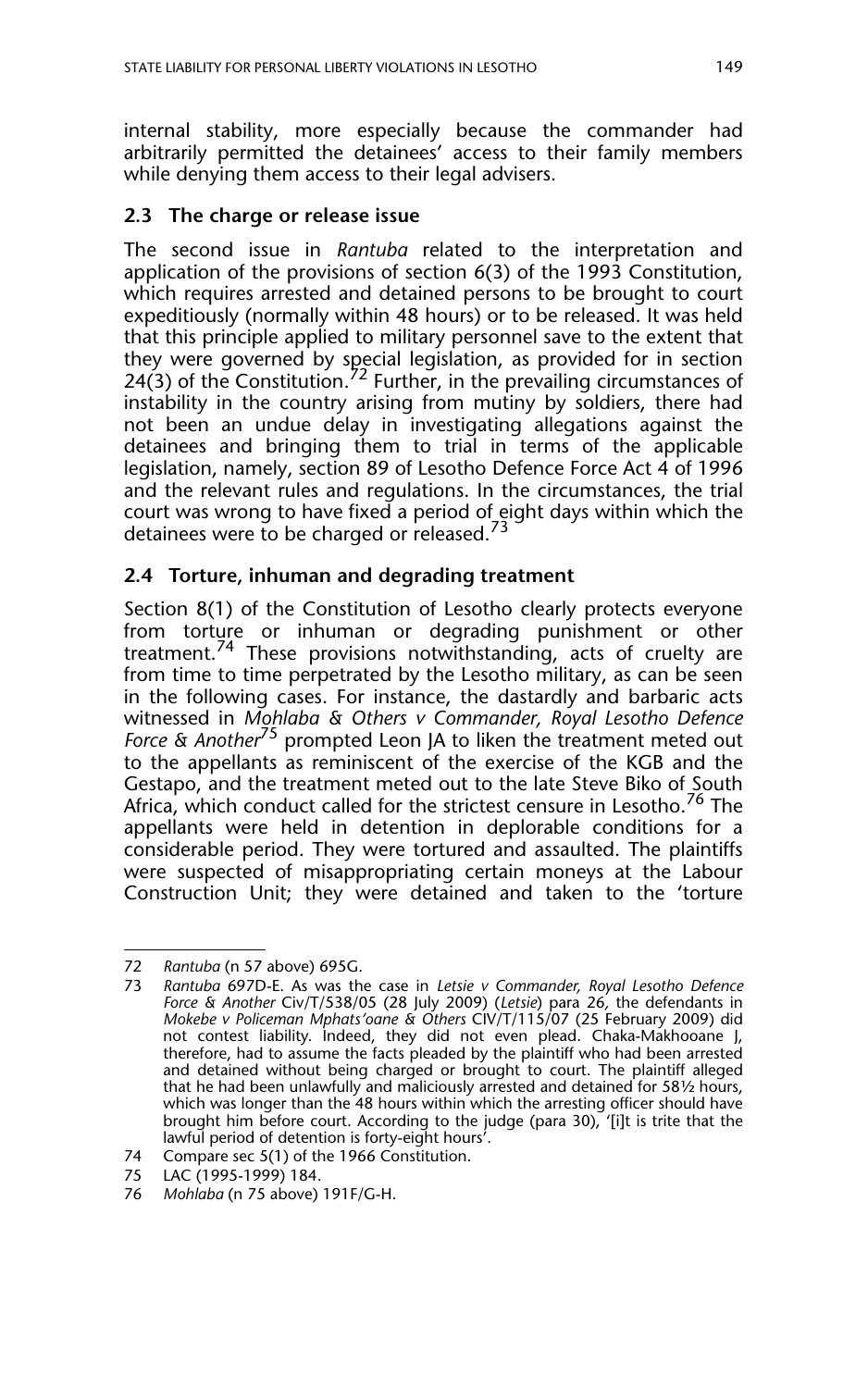chamber'. Although the manner of their torture differed, the general conditions of their detention, food and absence of facilities were similar.

The facts of *Mohlaba* were in many ways more or less replicated in *Letsie v Commander, Royal Lesotho Defence Force & Another*77 with regard to the treatment by the Lesotho military of one of its highranking officers. First, the claim was for pain and suffering arising out of torture and assault by members of military intelligence and military police. Second, the defendants admitted liability, and the High Court of Lesotho was called upon to determine the issue of *quantum*. Although the insanitary conditions of detention of the plaintiff in *Letsie* was equally deplorable, it was the torture that appeared more pronounced than in the *Mohlaba* case. In *Letsie*, the plaintiff alleged that he had been insulted, belittled and humiliated before his junior officers. The trial judge had to accept the evidence of the plaintiff, which was not contested by the defendants. The Court of Appeal had to take into account the facts of these two cases, including the version of the torture involved, in quantifying the damages awarded in each case.

#### **2.4.1 Justice Peete on the 'sub-culture of brutality'**

In *Kopo and Kopo v Commander LDF,*78 Peete J addressed what he called 'the sub-culture of atrocity, brutality and inhuman treatment' that appeared to pervade the interaction between the members of the Lesotho military and the community at large. The judge was commenting on the amounts claimed by the plaintiffs as being rather high and that they ought to be reduced, but that 'what remains unmoved or unshakable are the sad and somber facts of the arrest and detention, their unlawfulness, their unfoundedness and absence of just cause'. Recounting the sordid facts of this case, better expressed in the judge's own words, Peete | said:<sup>79</sup>

The first plaintiff, a retired soldier of high standing, was arrested in public – probably in full view of his work mates; was handcuffed and bundled into an army van at gun point and driven post haste to Ratjomose barracks – subjected to rigorous interrogation that was based on misinformation about ABC links. The first plaintiff was continuously kept handcuffed for about 26 hours and not temporarily allowed even a free hand to enable him pass water on his own. An ordinary Mosotho man values his manhood and his 'penis' as one of his most private and precious assets of his body. A youngish soldier, Mofomobe had an unpleasant duty to unzip the pants of the first plaintiff and take out his penis so that he could pass water. This disgraceful humiliation was done twice. One wonders: Having arrested, searched and handcuffed first plaintiff, why was first plaintiff's other hand [not] let free and he be escorted under armed guard to the toilet so that he might be able to relieve himself? The only other motive – beside alleged security reasons – could only be to humiliate first plaintiff where it hurt

<sup>77</sup> Civ/T/538/05 (28 July 2009); LAC (2009-2010) 549.

<sup>78 [2011]</sup> LSHC 122 (9 March 2011).

<sup>79</sup> *Kopo and Kopo* (n 78 above) paras 38-39.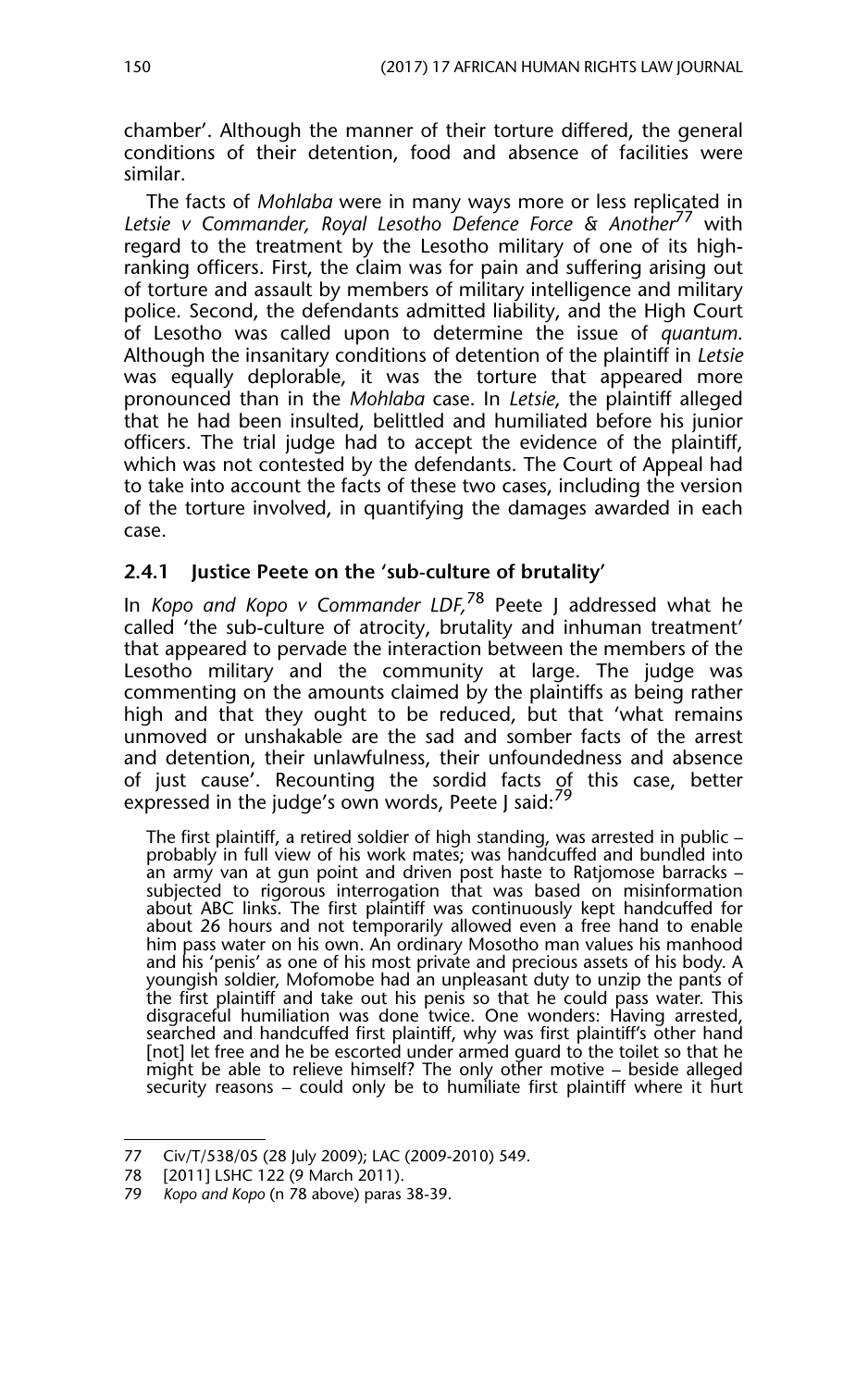most – his private manhood! Humiliation suffered by him was most extreme and hurtful to any reasonable, decent, respectable and right thinking Mosotho man. At any rate, none of the senior army officers thereat could have tolerated the said treatment meted unto themselves. The Biblical advice '*…* do unto others as you would like them do unto yee …' still has a moral force even in our courts! The treatment meted to first plaintiff was atrocious, humiliating and shameful as well as unbefitting the serving members of the LDF. Brutality, atrocity and cruelty, besides being wholly uncivilized, dehumanizes other beings. Not only delictual but criminal liability may be attracted. Brutality and inhuman or sadistic treatment have been outlawed by many international instruments, especially the 1948 Universal Declaration of Human Rights**.** To allow, or to tolerate or to condone acts of cruelty and inhumanity tarnishes both our national image and our very civilization.

The acts of torture, inhuman or degrading treatment have remained unabated in Lesotho for it appears that at the slightest sign of political upheaval, one or other section of the Kingdom's military would take the law into its own hands, and this recourse finds expression in the arrest, detention and kidnapping of members of the other section or group in the army. Quite recently, while hearing the applications for *habeas corpus* in the case of *Jobo & Others v Commander, Lesotho Defence Force & Others*, 80 Peete J once more reverted to the issue. Several serving soldiers were arrested under section 86 of the Lesotho Defence Force Act 4 of 1996 on charges under sections 48 and 49 of the Act, and the question before court was whether such arrests were unlawful, amounting to kidnapping or abduction. Delivering his judgment, Peete J made the following remarks:<sup>81</sup>

Today, we live in a democratic Lesotho and it is imperative that all institutions and organs of state – without exception – must discharge their functions according to the Constitution, to the law and in a civilised manner; brutality, cruelty or sadism cannot be countenanced by this court because all such are evil acts against our human nature as Basotho and are acts that violate even the will of God. Foot shackles – this court observed – indeed remind one of the days of slavery when men and women in West Africa were tightly shackled and shipped across the Atlantic Ocean to North America. During some of these perilous journeys, some slaves were often thrown overboard to enlighten the ships during ocean storms! Slavery in whatever form or shape is therefore totally outlawed on absolute terms in section 9 of the Constitution of Lesotho ... Sitting through all the *habeas corpus* proceedings, the court has strongly deprecated and bemoaned the manner in which the detainees are publicly brought to<br>court in shackles and chains and handcuffs.<sup>82</sup> Whilst the Lesotho Defence Force authorities have – and the court thanks them for this – dutifully and correctly complied with and respect *habeas corpus* orders, all detainees regardless of rank should be treated and escorted in a humane and civilised

<sup>80 [2015]</sup> LSHC 25 (18 June 2015).

<sup>81</sup> *Jobo* (n 46 above) paras 7-8.

<sup>82</sup> *Engelbrecht v Minister of Prisons and Correctional Services* 2000 NR 230 (HC), where Manyarara AJ condemned in no uncertain terms the placing of prisoners in 'leg irons' as an infringement of their rights to human dignity under art 8 of the Constitution of Namibia 1990. For other cases of cruel and inhuman treatment, see *Namunjepo v Commanding Officer, Windhoek Prisons* 1991 (3) SA 76 (NmS); *Taunoa v Attorney-General* [2008] 1 NZLR 429 (NZSC); *Peters v Marksman* [2001] 1 LRC 1 (St Vincent and the Grenadines).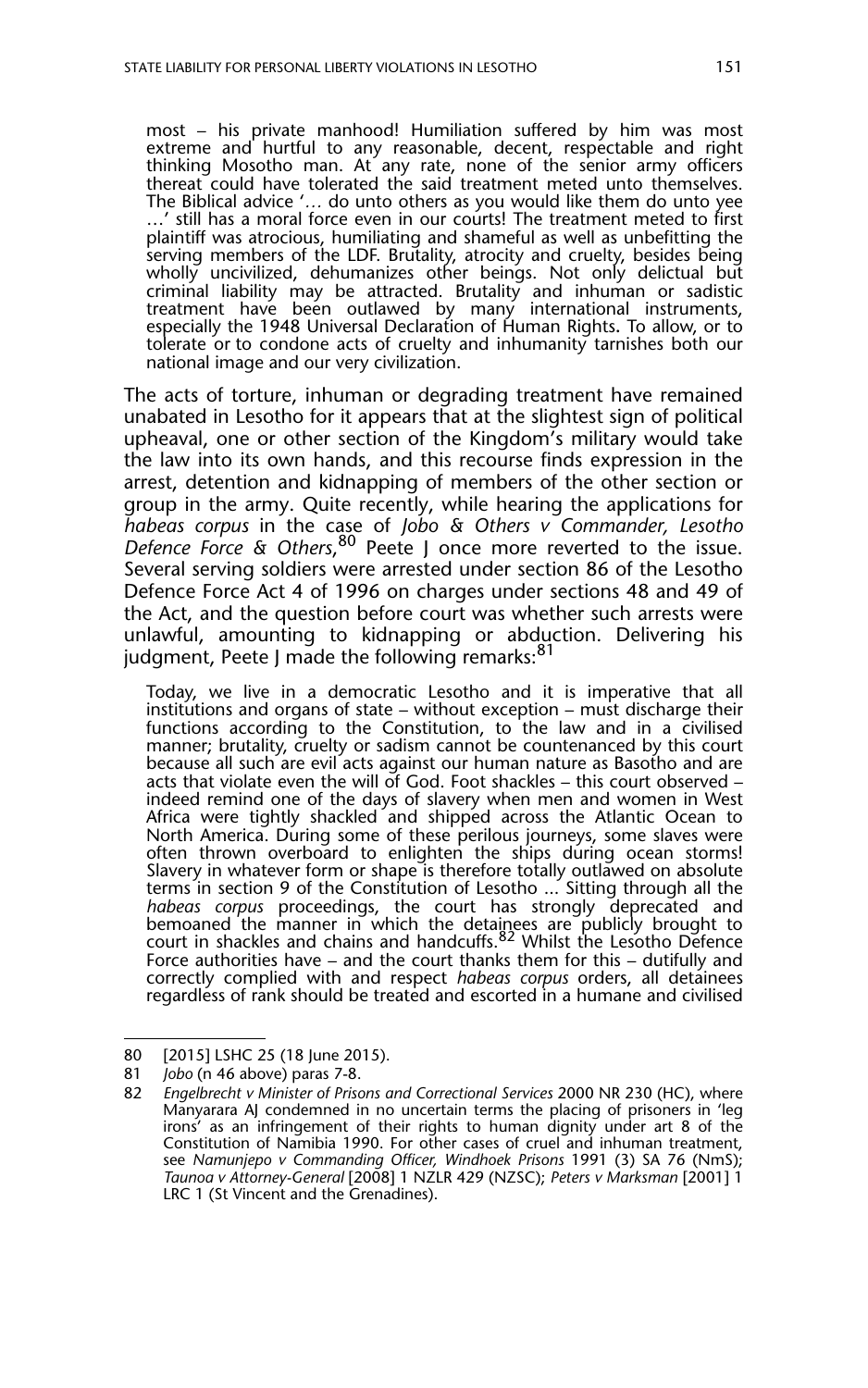manner that accords with human dignity and respect. This is not negotiable because its repetition will tarnish the reputation of Lesotho in the international landscape and perhaps irreversibly so.

Commenting further on the said sub-culture, the judge observed as follows:<sup>83</sup>

A sub-culture of atrocity, brutality and inhuman treatment should not be allowed to flourish in the armed forces; besides dehumanizing the victims, it promotes a self-perpetuating desire of revenge and retribution and can manifest itself in terrible and long lasting post-traumatic effects to all persons concerned. It also has a rippling labeling effect throughout the military institution. Very high standards of behaviour and discipline are required from the army personnel and at times these high standards call for high personal sacrifice of life and limb and at the expense of their own<br>human rights.<sup>84</sup> A soldier obeys commands at all times and much has been said and written about the topic 'Obedience to Superior Orders'.<sup>85</sup>

These comments were prompted by a number of incidents. First, the detained soldiers were brought to court in leg shackles and handcuffs and were being escorted by masked and heavily-armed security personnel. Second, each soldier testified in court of having been subjected to cruel treatment and showed the court fresh and deep cuts and bruises on their wrists, probably caused by tightened handcuffs<sup>86</sup>

## **3 Where liability is conceded**

A common feature discernible from these cases can be put as follows: (a) that there is the tale of brutality by the police and army officers on individual citizens on the pretext of enforcing the law; and (b) that the concessions that are made in most of the cases can be baffling. Most often the defendant does not dispute liability and *quantum* remains the only issue for the court to determine.<sup>87</sup> Where this happens one can only ascertain the grounds that led to liability being conceded from the facts upon which the quantification analysis was

<sup>83</sup> *Kopo and Kopo* (n 78 above) paras 40-41.

<sup>84</sup> Sec 24(3) Constitution of Lesotho.

<sup>85</sup> See eg *R v Mokhantso* CRI/95/02; MJ Osiel 'Obeying orders: Atrocity, military discipline, and law of war' (1998) 86 *California Law Review* 938.

<sup>86</sup> *Jobo* (n 46 above) para 5.

<sup>87</sup> Eg, in *Molise v Officer Commanding Thaba Tseka Police Post* [2013] LSHC 74 (11 March 2013) paras 10 & 13-18, the plaintiff abandoned his claim for unlawful arrest and detention for alleged stock theft because the police had reasonable suspicion to that effect while the defendants did not contest his claim for assault in police custody. Mahase J emphasised that an assault in whatever form is a delict affecting a person's bodily integrity and a breach of the fundamental right to the protection against torture or inhuman or degrading punishment or other such treatment by anybody upon a human being under sec 9(1) of the Constitution of Lesotho. The judge held that as a human being his right to be treated 'humanely and with dignity are protected under the Constitution'. The plaintiff's evidence that he had been subjected to torture, inhuman and degrading punishment for one hour by police officers whose duty it was to uphold the rule of law and to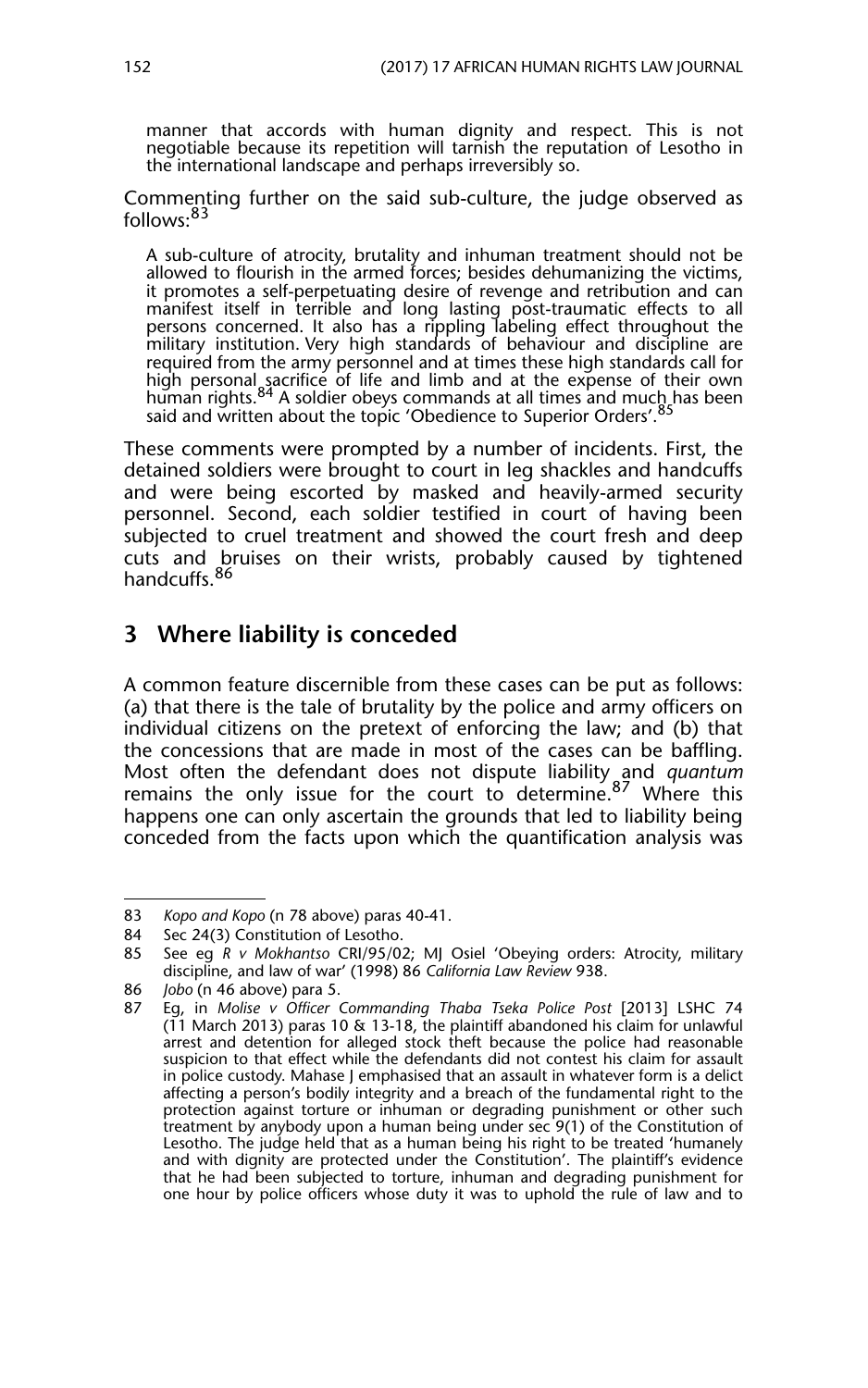undertaken by the court. In such a situation the discussion centres on those instances (a) where assaults were committed for no apparent reason; (b) where the plaintiff was detained on no legal basis; and (c) where the parties agree on the terms of settlement, whether one of them can renege on those terms or opt out of the agreement. While the first two issues are discussed below, the latter point is discussed in the context of quantification, the classification where it belongs.

#### **3.1 Assault for no just cause**

The alleged 'offence' of the plaintiff in *Morobi v Commissioner of Police*<sup>88</sup> was that he was being disrespectful to government officials simply because, when the police officers asked him to stop, he did not get out of the car but merely lowered his window. In the process of barraging the plaintiff with questions the officers spotted an incorrect entry of the expiry date of the plaintiff's learner's licence of which the plaintiff was not even aware. Instead of arresting him, if they had reasonable grounds to suspect that he had committed an offence, they embarked on inflicting a physical assault on him, using pepper spray in his eyes and ears and assaulting him with police sticks. They demanded money, which the plaintiff did not have. They left him waiting at the scene of the incident for several hours as instructed, but they did not return. A medical report confirmed an assault on the plaintiff's ribs with a blunt instrument; a severe degree of force was used causing injury to life, with a 'moderate, degree of immediate disability – moderate degree of long term disability – partial'. The plaintiff used to work at a place where he carried bags of seeds which he could no longer do after the assaults. The assaults took place in public and, as a pastor, his congregation started to look at him differently after the attacks. All these factors caused humiliation and a lowering of his dignity.<sup>89</sup>

The recent case of *Mokaka v Commissioner of Police*<sup>90</sup> is another case of assault involving no arrest or detention.<sup>91</sup> The police officers had ordered the plaintiff, a construction worker, returning from a circumcision school, to drop his stick and raise his hands, which he

protect him was not contradicted. However, it was more disturbing to find that the cattle allegedly stolen by him were not found in his possession, and it was for that reason that the police released him from custody. Meanwhile, the 'unjustified brutal torture and assault' which the judge found 'shocking and deplorable' and 'clearly criminal offences' had taken place. In other words, the cattle in question had been found but not in the plaintiff's possession, even though the police had already subjected the plaintiff to 'intensive, prolonged brutal assault and torture on a suspicion that it was the plaintiff who had stolen same'.

<sup>88 [2012]</sup> LSHC 1 (9 February 2012).<br>89 Morobi (n 88 above) paras 20-21 8

<sup>89</sup> *Morobi* (n 88 above) paras 20-21 & 27. See also *Raposholi v Commissioner of Police & Another* [2007] LSHC 67 (30 May 2007); *Makhasane v Commissioner of Police* [2011] LSHC 20 (3 January 2011).

<sup>90 [2014]</sup> LSHC 47 (11 February 2014).<br>91 See also Lephatsoe Lebajoa y Comm

<sup>91</sup> See also *Lephatsoe Lebajoa v Commissioner of Police* [2007] LSHC 156 (31 May 2007); *Malatsi Lebajoa v Commissioner of Police* [2010] LSHC 99.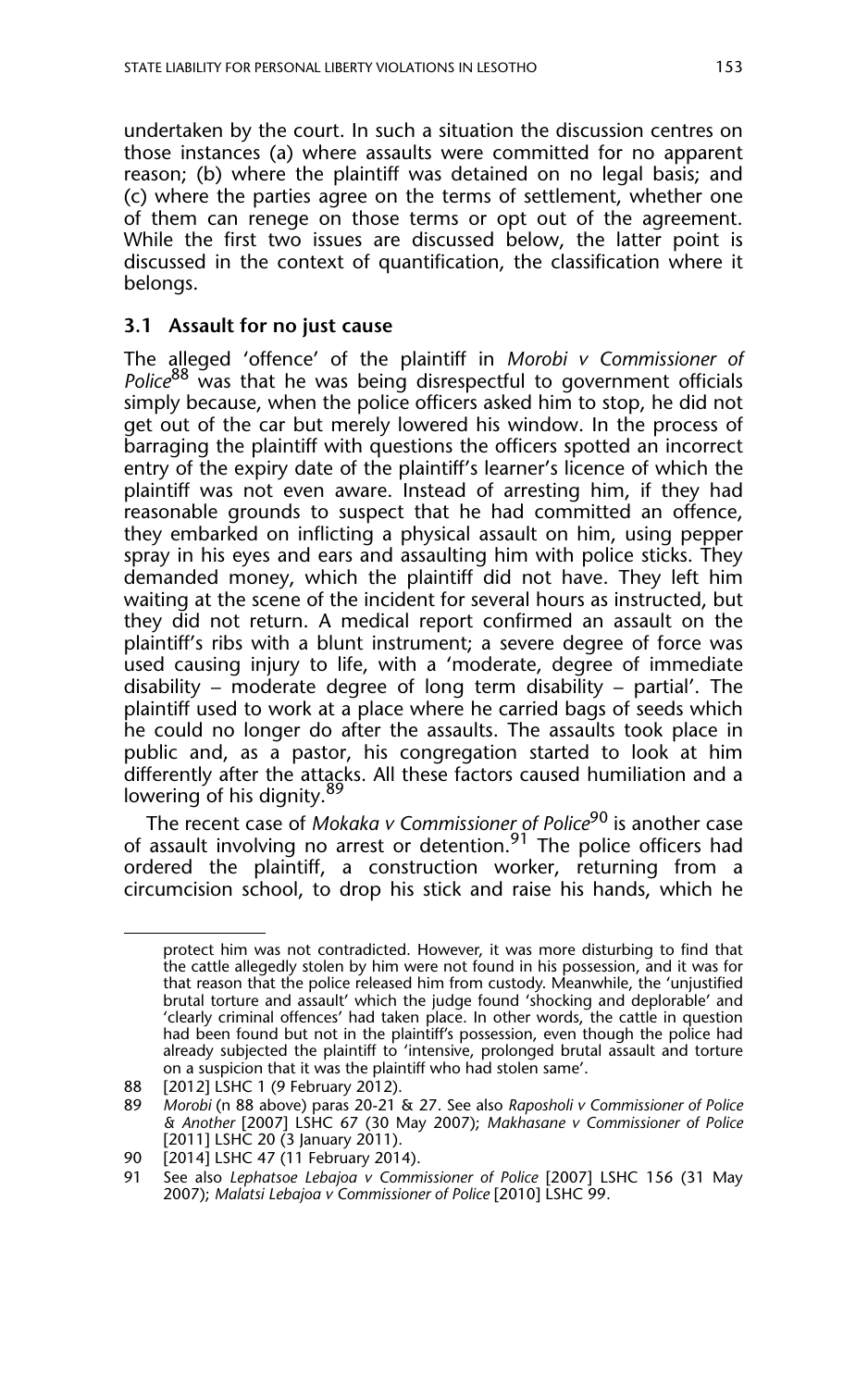did. One of the police officers assaulted him with the stick and left with it. Medical evidence showed that the plaintiff had sustained a 'deformed left forearm, reduced range of movement at the elbow joint as well as pain and tenderness over the deformed part of the arm'. As a result of the injuries sustained, the plaintiff will 'not be able to do normal work at his place of employment because of the reduced range of movement'. The assault was inflicted in full public view where some villagers had gathered nearby, apparently to watch the incident. The court had no difficulty in accepting the plaintiff's evidence, as collaborated by eye witness testimony, as more probable than the entire afterthought story of the defendant, which Monapathi ACJ described as 'not only riddled of improbabilities and absurdities but also preposterous and laughable. Suffice to say that no reasonable court may accept it.'<sup>92</sup>

#### **3.2 Where there was no basis for detention**

Although the defendants in *Kopo and Kopo v Commander LDF*<sup>93</sup> admitted that the plaintiff had been taken in for questioning, they conceded that there was no lawful basis whatsoever for detaining him. Even after his release the following day, no further investigation or steps were taken regarding any involvement of the plaintiff in the prevailing insurgency, which was the reason for his arrest in the first instance. Peete J considered 'aggravation and humiliation' and the 'sub-culture of brutality and inhuman treatment'<sup>94</sup> involved in this case before the issue of *quantum*. The trial judge referred to *Mohlaba*, 95 where Leon J described the treatment meted out to the plaintiff as 'barbaric' and 'disgraceful', and observed that the aggravation was very extreme, and detentions very lengthy. The judge also referred to *Letsie*, where Scott JA found the type of treatment received by the plaintiff as 'almost too ghastly to contemplate'.96 The only difference between these cases and *Kopo and Kopo* was that the officer had neither been tortured nor physically assaulted, but otherwise he was 'grossly humiliated both during the relentless interrogation and when he was caused to urinate with the help of a junior officer unzipping his pants and taking out his penis to urinate'.<sup>9</sup>

## **4 Unlawful arrest and detention**

Except in those instances where, as has been observed, police officers have displayed wanton abuse of their powers by inflicting physical

<sup>92</sup> *Mokaka* (n 90 above) para 18.

<sup>93</sup> *Kopo and Kopo* (n 78 above).

<sup>94</sup> *Kopo and Kopo* paras 38-41. *Mohlaba* (n 75 above) 191G & J.

<sup>96</sup> *Letsie* (n 73 above) para 14.

<sup>97</sup> *Kopo and Kopo* (n 78 above) para 44.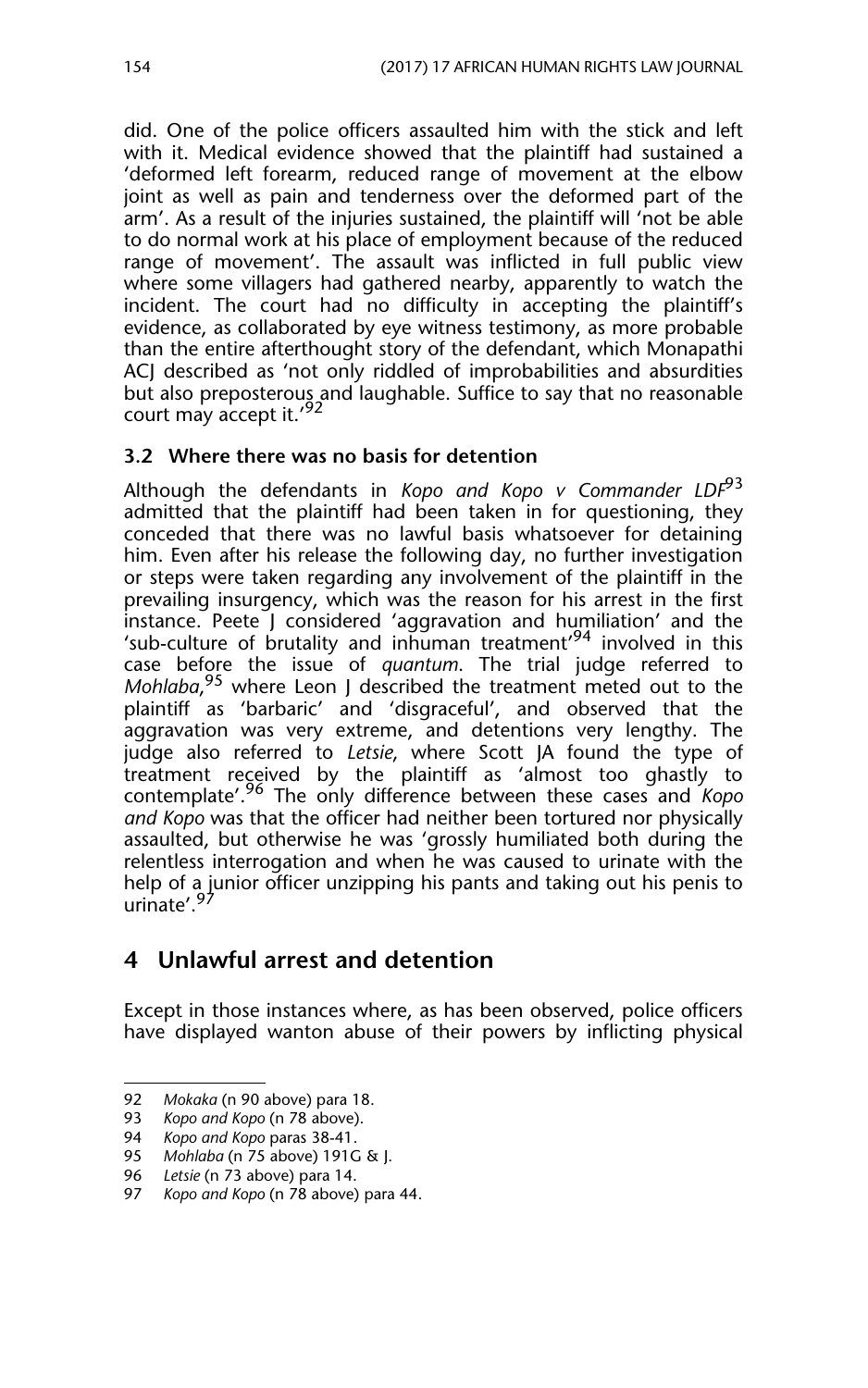injuries by way of assault on hapless individuals without any provocation whatsoever and without any intention of arresting or detaining their victims and, therefore, the claims did not include wrongful arrests or detentions, most of the cases discussed and those to be discussed later in the article involve claims for wrongful arrest and detention. For instance, there are the cases of *Mapetla v Solicitor-General*98 and *Kopo and Kopo v Commander LDF*, 99 where there were arrests and detentions for no apparent reason. Similar are the cases on torture: *Mohlaba v Commander, Royal Lesotho Defence Force & Another*, 100 and *Letsie v Commander, Royal Lesotho Defence Force.*<sup>101</sup> Since these cases have already been discussed in the article, it will suffice to limit the present discussion to the case cited below.

Having held in *Lethole v Commissioner of Police*<sup>102</sup> that in terms of section  $\vec{6}$  of the Constitution it is every citizen's right to enjoy his or her right to personal liberty and not to be arrested or detained save as may be authorised by law, Majara J proceeded to hold that this right 'is one of the most fiercely-guarded fundamental rights in a constitutional democracy' and any interference with it must be done under very compelling and lawful circumstances, to the extent that even where the subject is detained by law enforcement agents, 'it should only be for the purpose of bringing him to court and for no other reason least of all an unlawful one'.<sup>103</sup> This argument is in line with the reasoning of the South African Supreme Court of Appeal in *Minister of Safety and Security v Sekhoto*, <sup>104</sup> where Harms DP reiterated the purpose of an arrest given the controversy that trailed that case to the Appeal Court. He held, first, that it was clear that the power to arrest was to be exercised only for the purpose of bringing the suspect to justice; however, the arrest was but one step in that process.<sup>105</sup> Second, the arrestee was to be brought before court as soon as was reasonably practicable,<sup>106</sup> and the authority to detain the suspect from that moment on was at the discretion of the court.<sup>10</sup>

<sup>98 [1984]</sup> LSHC 123 (29 November 1984).

<sup>99</sup> *Kopo and Kopo* (n 78 above).

<sup>100</sup> *Mohlaba* (n 75 above).

<sup>101</sup> *Letsie* (n 73 above).

<sup>102 [2014]</sup> LSHC 74 (12 August 2014).

<sup>103</sup> *Lethole* (n 102 above) para 15. See also *S v Malinga* 1962 (3) SA 377 380*.*

<sup>104</sup> *Sekhoto* (n 36 above).

<sup>105</sup> *Sekhoto* para 43.

<sup>106</sup> Sec 35(1)(d) 1996 Constitution.

<sup>107</sup> *Sekhoto* (n 36 above) para 44. In *Directorate of Corruption and Economic Offences v Dlamini* LAC (2009-2010) 173 para 12, it was held that the respondent's arrest had been unlawful as he had been arrested by officers of the directorate who purported to act pursuant to a warrant of arrest to effect the arrest which was not directed at them but at peace officers as defined in sec 3 of the CPEA, which definition does not include the directorate officers. However, it was held that, when the respondent was taken to the magistrate's court and remanded in custody to await trial on specific criminal charges, the detention that followed was lawful and not tainted by the prior unlawful arrest. See further *Abrahams v Minister of Justice* 1963 (4) SA 542 (C) 545G-546A; *Isaacs v Minister van Wet en Orde* [1996] 1 All SA 343 (A) 351.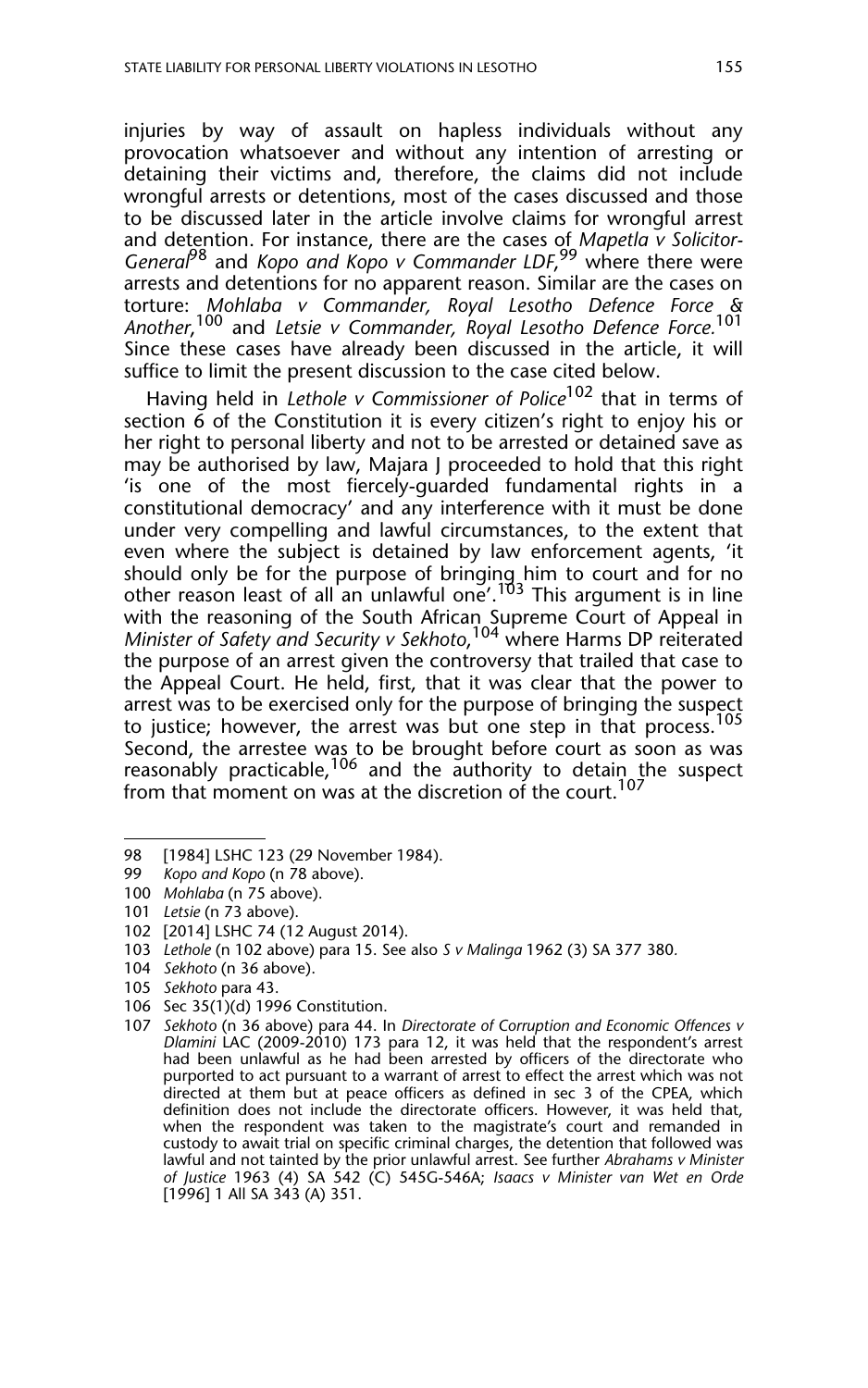#### **5 Malicious prosecution**

It is universally accepted that there are four well-recognised elements that a plaintiff in an action for malicious prosecution must prove in order to succeed.<sup>108</sup> It is also well known that these requirements originated in English law<sup>109</sup> and were imported into the Australian,  $^{110}$ Canadian,<sup>111</sup> Namibian,<sup>112</sup> New Zealand,<sup>113</sup> South African<sup>114</sup> and other Commonwealth jurisdictions.<sup>115</sup> The same four elements that are required in those other jurisdictions are to be proved under the Lesotho law of delict.<sup>116</sup> These are that (a) the defendant set the law in motion, that is, initiated, instituted or continued the

- 114 *Minister of Safety and Security NO v Schubach* [2014] ZASCA 216 para 11; *Rudolph v Minister of Safety and Security* 2009 (5) SA 94 (SCA) para 16; *Minister of Justice and Constitutional Affairs v Moleko* 2009 (2) SACR 585 (SCA) para 8; *Bayett & Others v Bennett & Others* [2012] ZAGPJHC 9 para 167; *Thompson & Another v Minister of Police & Another* 1971 (1) SA 371 (E) 373E-G.
- 115 See eg Trinidad and Tobago *Imran Khan v Attorney-General* Claim CV2012-04559 (17 November 2014) para 46; *Morgan v Attorney-General of Trinidad and Tobago* Claim CV2013-03924 (20 February 2015) para 12, *Wills v Voisin* [1963] 6 WIR 50.
- 116 *Kalaile* (n 11 above) para 21. In addition to these four elements on which the plaintiff must satisfy the court on a preponderance of probabilities, Mamba J would include (a) the fact that the police who arrested the plaintiff was at the time acting in the course and within the scope of his or her employment as servant of the state; and (b) that his or her arrest and detention were both unlawful - Simelane v COP [2010] SZHC 67 (22 April 2010) para 9. In Botswana, Sarkodie-Mensah J in *Moleboge v Botswana Police Service* [2006] 1 BLR 430 433G added to the four ingredients (a) that the defendant acted with *animus iniuriandi* – quite apart from being actuated by malice; and (b) that the plaintiff suffered as a result, that is, the damage factor. See also *per* Rannowane J in *Khulumani v Attorney-General of Botswana* [2010] BWHC 297 (24 September 2010) para 28. Compare *Thokwane v Attorney-General* (1998) BLR 221 230 (*per* Aboagye J); *Gaokibegwe v Mokokong* [2009] BWHC 77 (20 March 2009) para 7 (*per* Kirby J) where the five features enumerated included the element of damages but excluded the factor of *animus iniuriandi* as distinct from malice.

<sup>108</sup> All four elements of malicious prosecution have recently been analysed by C Okpaluba "'Prosecution" in an action for malicious prosecution: A discussion of recent Commonwealth case law' (2013) 2 *Journal of South African Law* 236; C Okpaluba 'Reasonable and probable cause in the law of malicious prosecution: A review of South African and Commonwealth decisions' (2013) 16 *Potchefstroom Electronic Review* 241; C Okpaluba 'Proof of malice in the law of malicious prosecution: A contextual analysis of Commonwealth decisions' (2012) 37 *Journal for Juridical Science* 65.

<sup>109</sup> *Per* Lord Keith, *Martin v Watson* [1996] AC 74 80C; *Moulton v Chief Constable of the West Midlands* [2010] EWCA Civ 524 paras 26-27; *Alford v Chief Constable of Cambridgeshire Police* [2009] EWCA Civ 100 paras 48 & 153; *Howarth v Gwent Constabulary* [2011] EWHC 2836 (QB) paras 130-131; *Qema v News Group Newspapers Ltd* [2012] EWHC 1146 (QB) para 2.

<sup>110</sup> *Beckett v NSW* [2013] HCA 17 para 4, *A v New South Wales* (2007) 230 CLR 500 502-503;

<sup>111</sup> *Nelles v Ontario* (1989) 60 DLR (4th) 609 (SCC) para 42, *Proulx v Quebec (Attorney-General)* [2001] 3 SCR 9 para 123, *Miazga v Kvello Estate* [2009] 3 SCR 339 para 3, *NB Real Estate Association v Estabrooks* 2014 NBCA 48 para 22.

<sup>112</sup> *Meyer v Felisberto* 2014 (2) NR 498 para 22, *Akuake v Jansen van Rensburg* 2009  $(1)$  NR 403 (HC) 404F.

<sup>113</sup> *Deliu v Hong* [2013] NZHC 735 para 68; S Todd (ed) *The law of torts in New Zealand* (2009).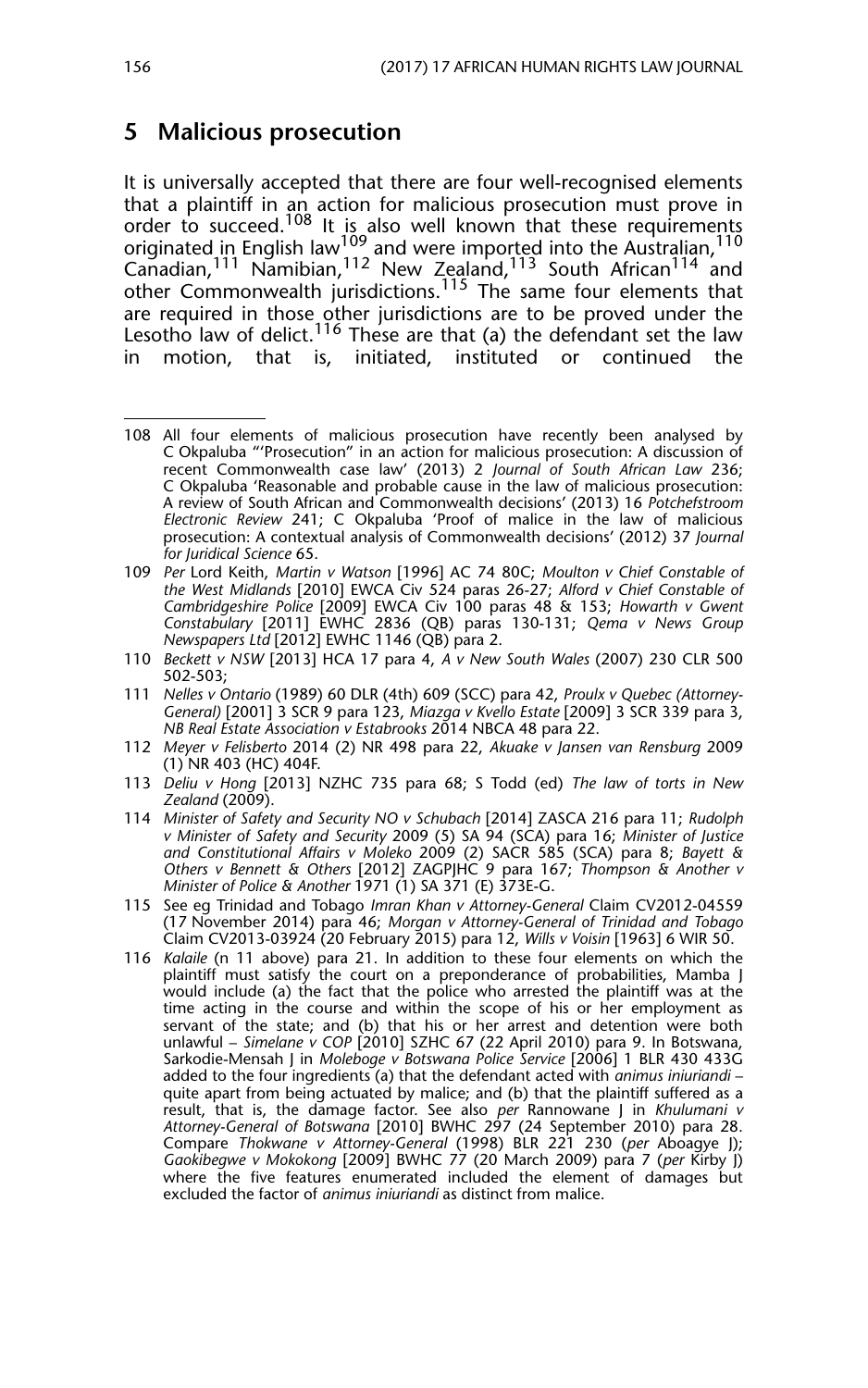proceedings;<sup>117</sup> (b) the defendant acted without reasonable and probable cause;118 (c) the defendant acted with malice (or *animo iniuriandi*);<sup>119</sup> and (d) the prosecution failed.<sup>120</sup> Although damage is not often included in this list, it is most probably assumed, as in most torts or delict actions, that damage must be proved in order to succeed in such a claim.

That the foregoing applies to Lesotho is garnered from the judgment of Cullinan CJ in *Moloi v Director of Public Prosecutions*, 121 which case arose in the context of contempt of court. In that case the Chief Justice extensively reviewed the law of malicious prosecution from its early beginnings; the misgivings expressed by Professor Lee earlier in the twentieth century; and the absence of reasonable and probable cause in the Roman-Dutch origins of the action.<sup>122</sup> The Chief Justice also made reference to the South African courts embracing the proof of both an indirect or improper motive on the

- 120 In line with this requirement, therefore, a cause of action for malicious prosecution arises when criminal proceedings have been concluded in a plaintiff's favour or when the prosecution authorities decide not to prosecute. So, where there is no evidence to show that the criminal proceedings had terminated in the plaintiff's favour or that the Attorney-General or Director of Public Prosecutions (DPP) had decided to withdraw the criminal charge, the cause of action for malicious prosecution does not arise: *Kolane v Attorney-General* LAC (1990-1994) 73 74G/H-J. See also *Thompson & Another v Minister of Police & Another* 1971 (1) SA 371 (E) 375. It has been held that entering a *nolle prosequi* is termination of prosecution in favour of the plaintiff - Beckett v NSW 2013 HCA 17 (8 May 2013). Suppose the DPP intimates to the court that he no longer wants to proceed with the prosecution of the case in court, could the trial judge ignore or overrule this information and nonetheless proceed with the trial to judgment? The Court of Appeal answered that question in the negative in *Mōsōla v R* LAC (1970-1979) 406 413. It held that the trial judge had no choice but to terminate the proceedings in the circumstances since the DPP was the supreme authority on the question whether a prosecution be discontinued or not as laid down in sec 8(5) of the Criminal Procedure and Evidence Proclamation 59 of 1938. As the dominant litigant, the DPP had the power to withdraw a charge at any stage of the proceedings and no court can prevent him or her from doing so, just as no court can force him or her to prosecute.
- 121 [1990] LSHC 44 (27 June 1990). This same judgment of Cullinan CJ is also presented in LESLII as [1990] LSCA 105 (27 June 1990) (*Moloi*).
- 122 *Moloi* (n 121 above) 12; RW Lee 'Malicious prosecution in Roman-Dutch law' (1912) 29 *South African Law Journal* 22.

<sup>117</sup> For a review of recent Commonwealth case law, see C Okpaluba 'Does "prosecution" in the law of malicious prosecution include malicious civil proceedings? A Commonwealth update' (forthcoming) 2017 *Stellenbosch Law Review.*

<sup>118</sup> A more incisive deliberation on this element of malicious prosecution was conducted by the High Court of Australia in *A v New South Wales* (2007) 230 CLR 500 (HCA); the Court of Appeal of New South Wales in *State of New South Wales v Quirk* [2012] NSWCA 216, both of which dealt extensively with the burden of proof; and the Privy Council in *Trevor Williamson v Attorney-General of Trinidad and Tobago* [2014] UKPC 29. See C Okpaluba 'Between reasonable and probable cause and malice in the law of malicious prosecution: A Commonwealth update' (2016) 37 *Obiter* 265.

<sup>119</sup> *Professor Dlamini v Attorney-General of Swaziland* [2007] SZSC 1 (6 November 2007).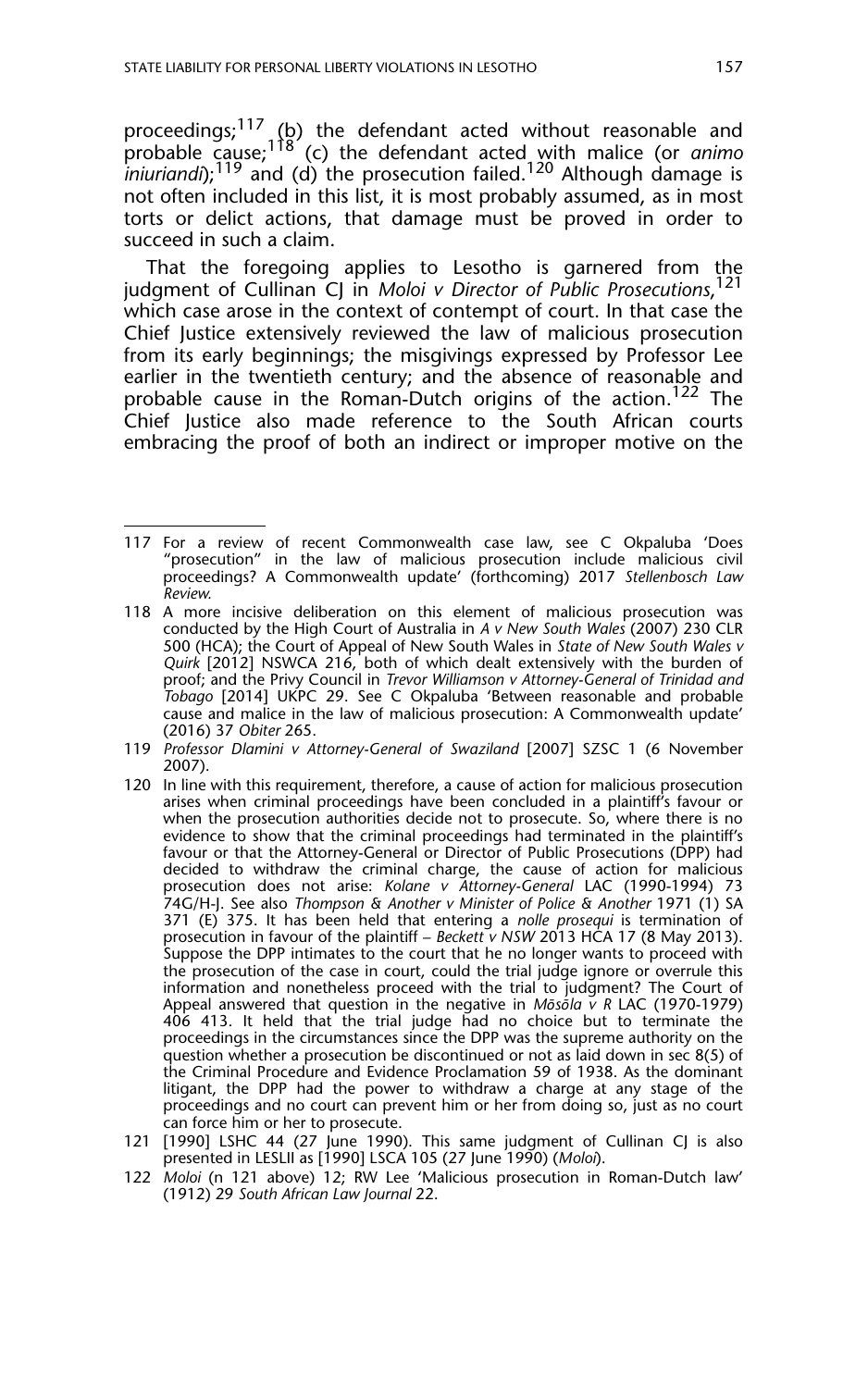part of the defendant and of the absence of reasonable and probable cause.<sup>123</sup> In particular, mention was made of the elements of malicious prosecution, as was stated by Wessels JA in *Moaki v Reckitt & Colman (Africa) Ltd,*124 and the fact that it had been established in *Hart v Cohen*125 and *Lemue v Zwartbooi*126 that the plaintiff's remedy was provided by the *actio iniuriarum* and, therefore, he or she must allege and prove that the defendant intended to injure him or her – constituting either *dolus directus* or *dolus indirectus.*127 Finally, the court adopted the above-mentioned four elements which a plaintiff must prove, as was stated by Jansen JA in *Lederman v Moharal Investments Ltd.*<sup>128</sup>

Cullinan CJ held that the 'first requisite' clearly showed that the proceedings had been instituted by the Public Prosecutor, singled out by the plaintiff in the pleadings, who was acting under the powers delegated to him by the DPP under section 6 of the CPEA.<sup>129</sup>

It is the third requisite which apparently needs to be stated 'in a mould more consistent with the terminology' of the *actio iniuriarum*. I think it sufficient to then simply say that the plaintiff must prove that the defendant acted *animo iniuriandi*.

To that extent, where a defendant has acted without reasonable and probable cause, it does not necessarily imply that he acted *animo iniuriandi* as well, notwithstanding the fact that the want of reasonable and probable cause might at the trial afford evidence of the fact that he acted *animo iniuriandi.* Similarly, proof of want of reasonable and probable cause does not cast upon a defendant the onus of proving that he did not act *animo iniuriandi.*130 Although there was no express averment that the prosecutor acted *animo iniuriandi,* as was stated in *Moaki,*131 where the implication of *dolus* necessarily flows from the other averments in the pleadings, that would be sufficient. In the

<sup>123</sup> *Moloi* (n 121 above) 13; *Estate Logie v Priest* 1926 AD 312 315, 323 & 325.

<sup>124 1968 (3)</sup> SA 98 (AD) 103-104.

<sup>125 16</sup> SC 363.

<sup>126 13</sup> SC 403.

<sup>127</sup> *Moloi* (n 121 above) 18. These principles apply to the institution of legal proceedings generally in Lesotho, for it was held in *Gupta v Holy Names High School* LAC (1970-1979) 129 138C-G that where legal rights have been infringed, the injured party is entitled to set the law in motion against the party who caused the infringement without incurring liability; but when this is done without justification in fact and with intent to injure, he commits an injury for which he is liable in damages. The institution of legal proceedings is justified when there is a reasonable and probable cause for its institution, which means an honest belief founded on reasonable grounds that the institution of civil proceedings was justified. The *actio iniuriarum* is the remedy of a person who claims that he has been injured in this way. Where relief is claimed by this action, the plaintiff must prove that the defendant had the requisite direct or indirect intention to injure.

<sup>128 1969 (1)</sup> SA 190 (AD) 196.

<sup>129</sup> *Moloi* (n 121 above) 20.

<sup>130</sup> *Moloi* 21 adopting *per* Wessels JA in *Moaki* (n 124 above) 105 & 106.

<sup>131</sup> *Moaki* (n 124 above) 104. See also *per* Van der Heever J in *Foulds v Smith* (1950) 1 SA 1 (AD) 11.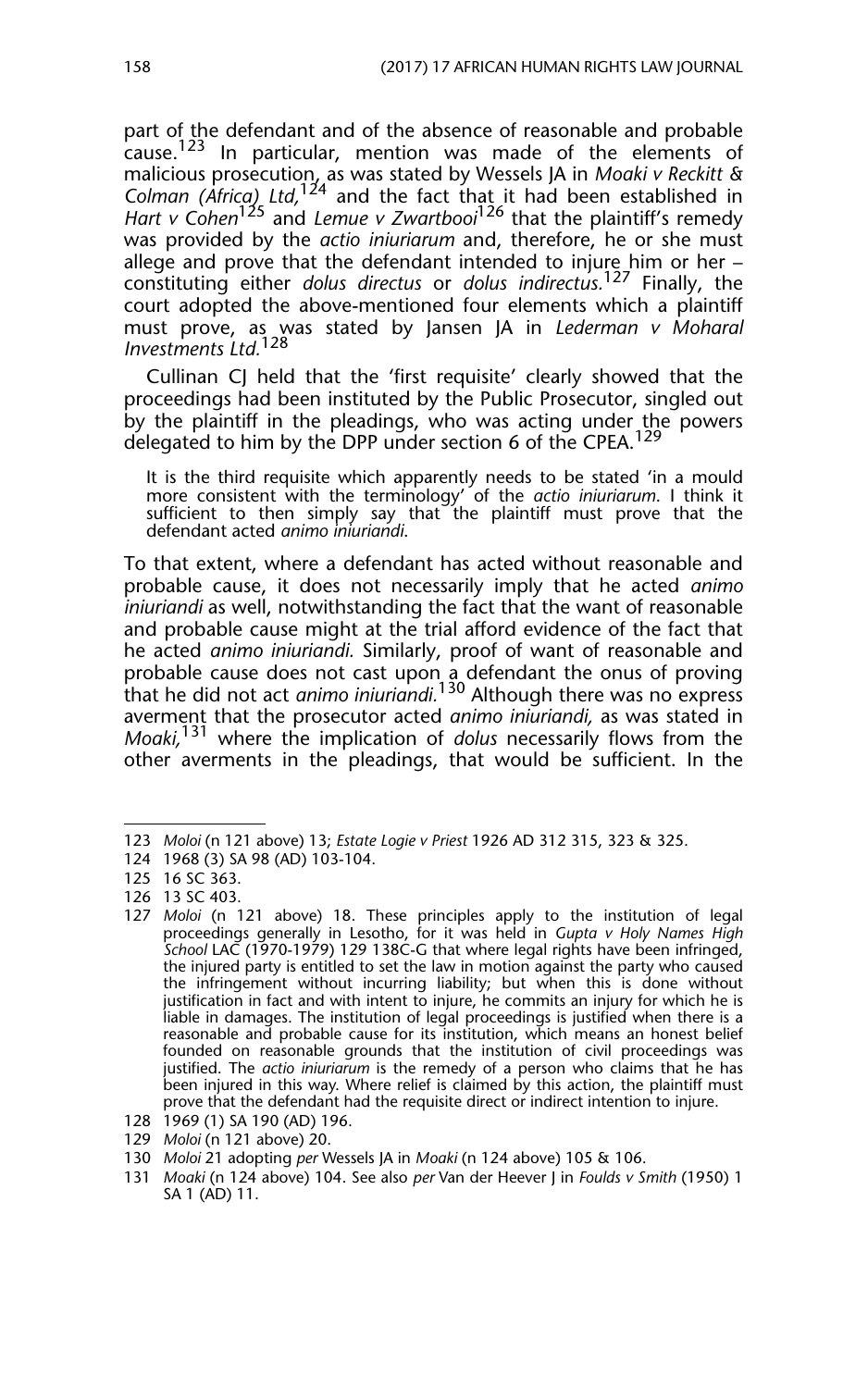present case there was an averment of malice and thereafter an averment of *iniuria*. From this, the implication that the public prosecutor acted *animo iniuriandi* flows.

In respect of the absence of reasonable and probable cause, the Chief Justice held that, while the public prosecutor's interpretation of the particular passage in Gardiner and Lansdown<sup>132</sup> was incorrect, this nonetheless did not affect the plaintiff's liability in the matter, and the prosecutor's view of such liability was correct. It may be said that a difficult question of law was involved here, and it was not evidence of absence of reasonable and probable cause that a mistake has been made as to such question.<sup>133</sup> It was held that there was no evidence before the court that the prosecutor himself did not believe in the plaintiff's guilt. Indeed, he testified that he had intended to make submissions on the law to the learned trial magistrate, but was given no opportunity to do so. As the record indicated the magistrate 'quite irregularly' entered a verdict without reasons and without calling for submissions. Had the proceedings been handled otherwise, it would have been clear that the information before the prosecutor, in all the circumstances, was of such a nature as to lead a reasonable person to conclude that the plaintiff was probably guilty. The plaintiff, therefore, failed to prove want of reasonable and probable cause.<sup>134</sup> Cullinan CJ concluded his judgment in *Moloi* by saying the following:<sup>135</sup>

In any event, as to whether or not the prosecutor acted *animo iniuriandi*, there are two items of evidence which in any way give rise to that aspect. The plaintiff is a well-to-do and well-known businessman. The public prosecutor testified that he knew of the plaintiff, but did not know him personally, that is, before the prosecution. There is the aspect that he knew of the relationship of the police woman to the plaintiff, but that might well be consistent with the remainder of his evidence … Even if the prosecutor did not tell the truth in the matter … that [did] not necessarily indicate an intent to injure the plaintiff. The only evidence which could be remotely indicative of any such intention is the aspect that the prosecutor has charge of a further possible prosecution against the plaintiff, that is, in respect of an allegation of occupying land without proper authority, contrary to section 87(1) of the Land Act. No charge had been preferred, however, and it was the prosecutor's position that he had taken instructions from the Director of Public Prosecutions in the matter. In all the circumstances, I cannot say that such evidence establishes that the prosecutor probably intended to injure the plaintiff.

The question in *Director of Public Prosecutions v Mofubetsoane*136 was whether the respondent had succeeded in proving ownership of the vehicle, the robbery of which he had been justifiably prosecuted for, even though the prosecution was abortive. The fact that the vehicle at one time had been registered in the respondent's name did not materially advance his case. There were many ways in which

<sup>132</sup> *South African criminal law and procedure* (1957) 1125.

<sup>133</sup> *Moloi* (n 121 above) 30; *Phillips v Naylor* (1859) 4 H & N 565.

<sup>134</sup> *Moloi* 31.

<sup>135</sup> *Moloi* 31-32.

<sup>136</sup> LAC (2009-2010) 79.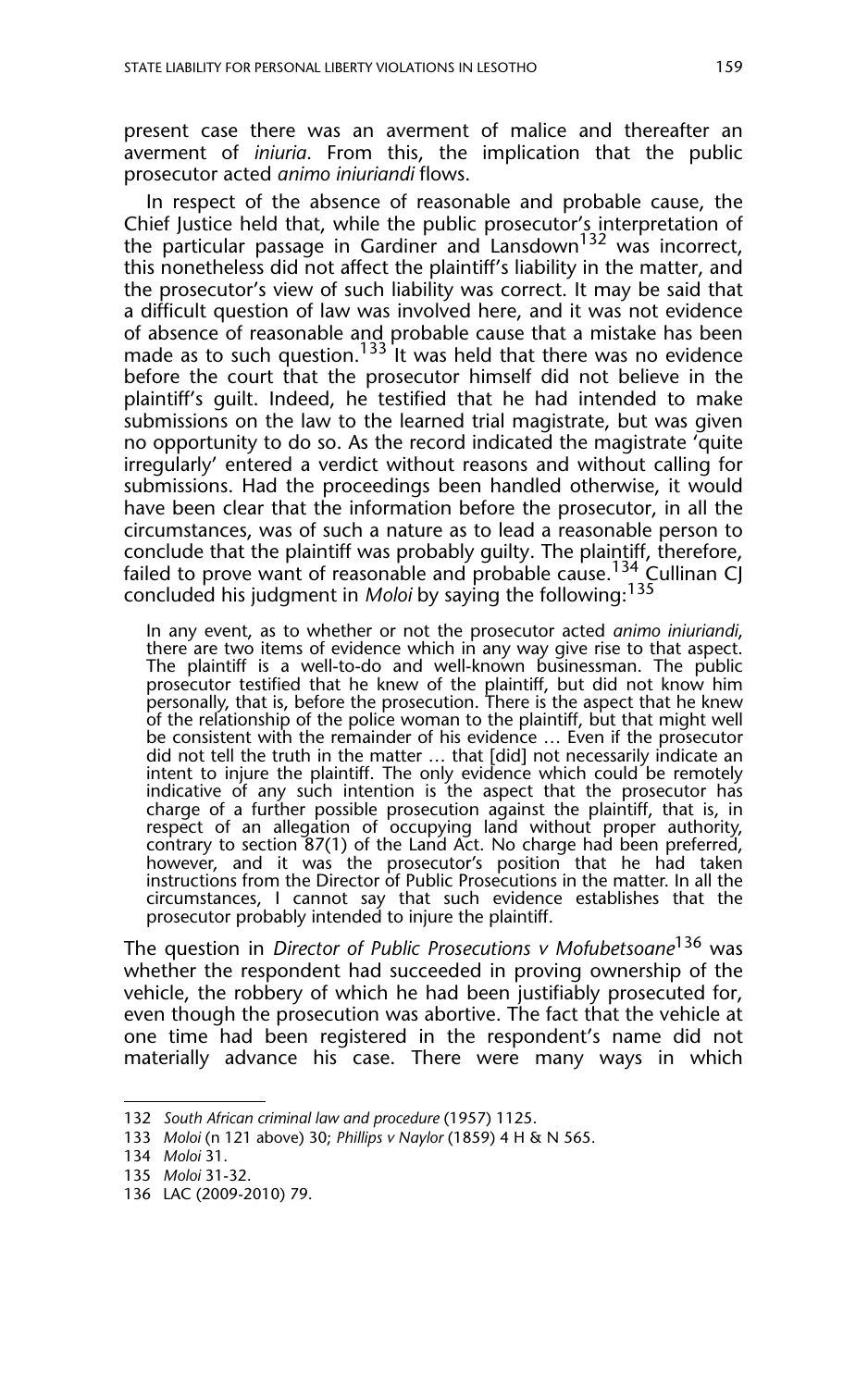registration could be achieved without proper proof of ownership. There were no probabilities that favoured his evidence as against that of the other witnesses, who gave more compelling evidence including convincing documentation and corroborating evidence.<sup>137</sup> The Court of Appeal held that his claim for the return of the vehicle or damages in lieu thereof should have been dismissed by the trial court and that, in order to establish a claim for malicious arrest, detention and prosecution, it would have been necessary for the claimant to prove, *inter alia*, that the police in arresting, detaining and causing him to be prosecuted, acted without reasonable and probable cause and with malice (or *animo iniuriandi*).138 However, on the information available at the time to the police and the prosecuting authorities, the decision to prosecute the claimant could not have been unreasonable or tainted by impropriety. There was no proof of malicious conduct on the part of the arrestors nor on the part of those concerned.<sup>139</sup>

The plaintiff in *Kalaile v Commissioner of Police*140 was arrested by the police for having committed an offence in contravention of section 70(6)(j)(10) of the Road Traffic Act 1981. Apparently without introducing themselves, the police officers, who were not in uniform, took the plaintiff's cellular phone and his car keys, leaving his taxi where it was, unattended. Riding in their car, the officers, at some point, wanted to release the plaintiff but the latter refused, whereafter they rearrested him, took him to their station and locked him up from 29 to 31 March 2009 when he was eventually brought to court and was acquitted. Since the lawfulness or otherwise of the arrest and detention in this case has been discussed earlier, all that is necessary to ascertain here is the trial court's judgment on the malicious prosecution aspect of this case.

Chaka-Makhooane J held that the plaintiff had shown that the defendants had set the law in motion and that the criminal prosecution had ended in his acquittal. Therefore, the court had to consider the elements of absence of reasonable and probable cause and malice. With regard to reasonable and probable cause, the judge accepted the popular South African judicial opinion that it means, in the context of malicious prosecution, an honest belief founded on reasonable grounds that the institution of prosecution was justified, and that the concept had both subjective and objective elements.<sup>141</sup> If the police had such an honest belief in the guilt of the plaintiff, would they have been willing to let him go? This evidence cast doubt on the reasonableness of their conduct. They claimed that the plaintiff had parked his taxi in the road, yet they snatched his keys from the

<sup>137</sup> *Mofubetsoane* (n 136 above) para 12.

<sup>138</sup> *Minister of Justice and Constitutional Affairs v Moleko* 2009 (2) SACR 585 (SCA) para 8.

<sup>139</sup> *Mofubetsoane* (n 136 above) para 13.

<sup>140 [2011]</sup> LSHC 130 (20 September 2011).

<sup>141</sup> *Kalaile* (n 11 above) para 21. See also *Prinsloo v Newman* 1975 (1) SA 481 (A) 495H.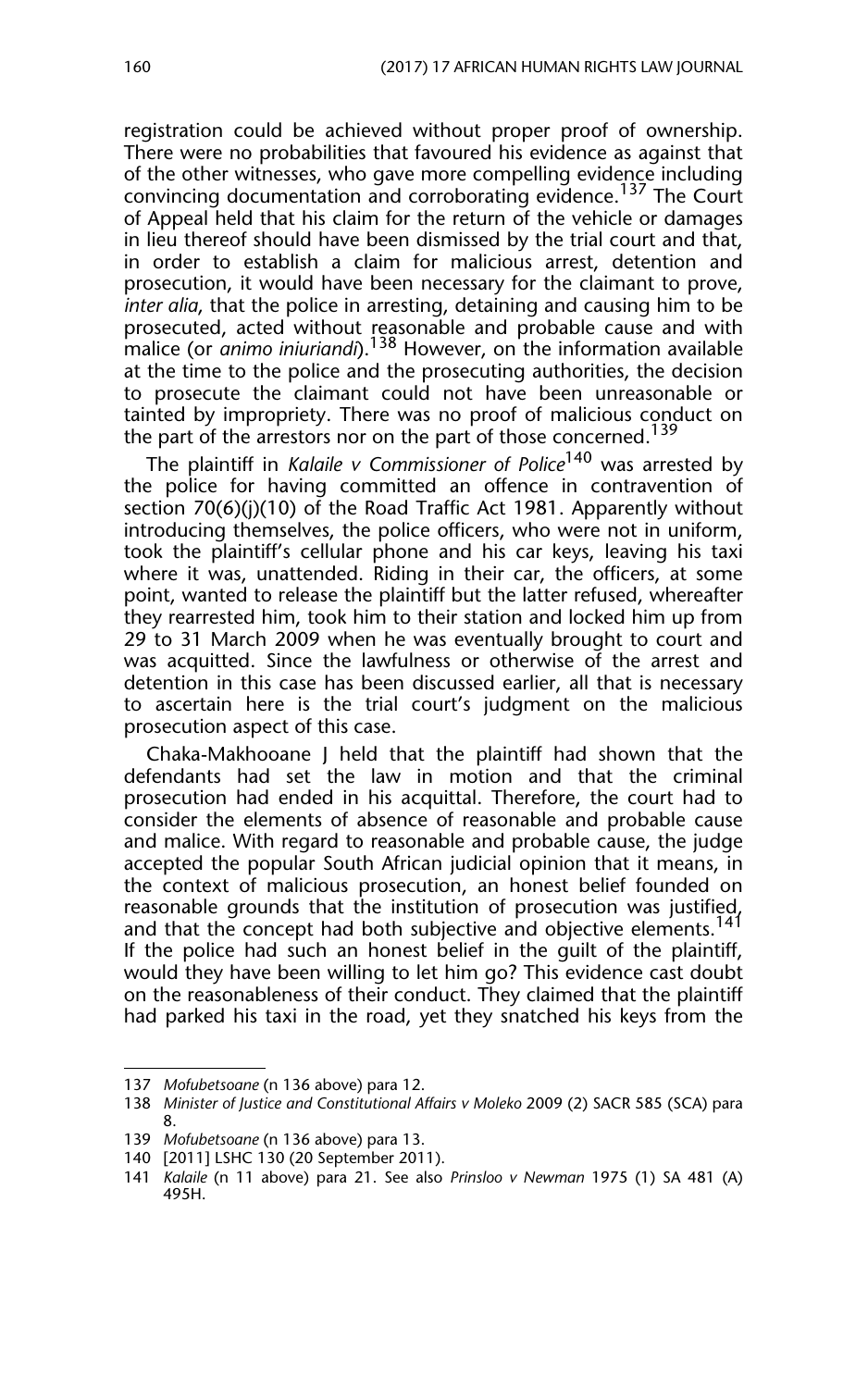ignition, ordered him to ride with them, leaving the taxi exactly where they claimed it was obstructing traffic, for another 30 minutes or so. The judge held that this was not the conduct of an objectivelyreasonable person who ought to use ordinary care and prudence.<sup>142</sup> By leaving the vehicle in an obstructive state, the defendants failed to objectively exercise reasonable measures as would be expected of police officers in their situation and, thus, the plaintiff succeeded in discharging the onus of proving absence of reasonable and probable cause. It was further held that the police officers had been intent on prosecuting the plaintiff knowing that it would in all probability injure his good name. They foresaw that the course of prosecuting the plaintiff was wrong, but they persisted in order to 'nail' him for daring to refuse to accept his keys and cellular phone. Thus, the detention and prosecution followed in spite of the possibility that they were acting wrongly. The officers as servants of the defendants acted with malice which, in the context of the *animo iniuriandi*, means not only the intention to injure, but also the consciousness of wrongfulness.<sup>143</sup> The plaintiff was also successful in proving that the defendants had acted maliciously.<sup>144</sup>

## **6 Conclusion**

As is the case with courts in other parts of the Commonwealth, there is no doubt that the courts in Lesotho regard the right to personal liberty as one of the most fundamental of all constitutionallyentrenched rights. They have said this in so many words, and have striven to demonstrate in the many cases reviewed in the article their disapproval of numerous deprivations of this right every time they have had the opportunity to do so. They have pronounced on cases where persons have been arrested unlawfully, detained without reasonable suspicion and prosecuted without reasonable or probable cause, as well as maliciously. The courts have described the excesses of the police and military personnel as the 'sub-culture of brutality and inhuman treatment', as in *Kopo and Kopo v Commander LDF*<sup>145</sup> and *Jobo & Others v Commander, Lesotho Defence Force & Others,*<sup>146</sup> and as 'barbaric' and 'disgraceful' with reference to the treatment meted out to the plaintiff in *Mohlaba.*147 The courts, from time to time, have been called upon to adjudicate over acts of indignity perpetrated against alleged criminal offenders who, more often than not, turned

<sup>142</sup> *Kalaile* para 24. See also *Minister of Justice and Constitutional Affairs v Moleko* 2009 (2) SACR 585 (SCA) para 20.

<sup>143</sup> *Prinsloo v Newman* (n 141 above).

<sup>144</sup> *Kalaile* (n 11 above) paras 25-26.

<sup>145</sup> *Kopo and Kopo* (n 78 above).

<sup>146</sup> *Jobo* (n 46 above).

<sup>147</sup> *Mohlaba* (n 75 above) 191G & J.